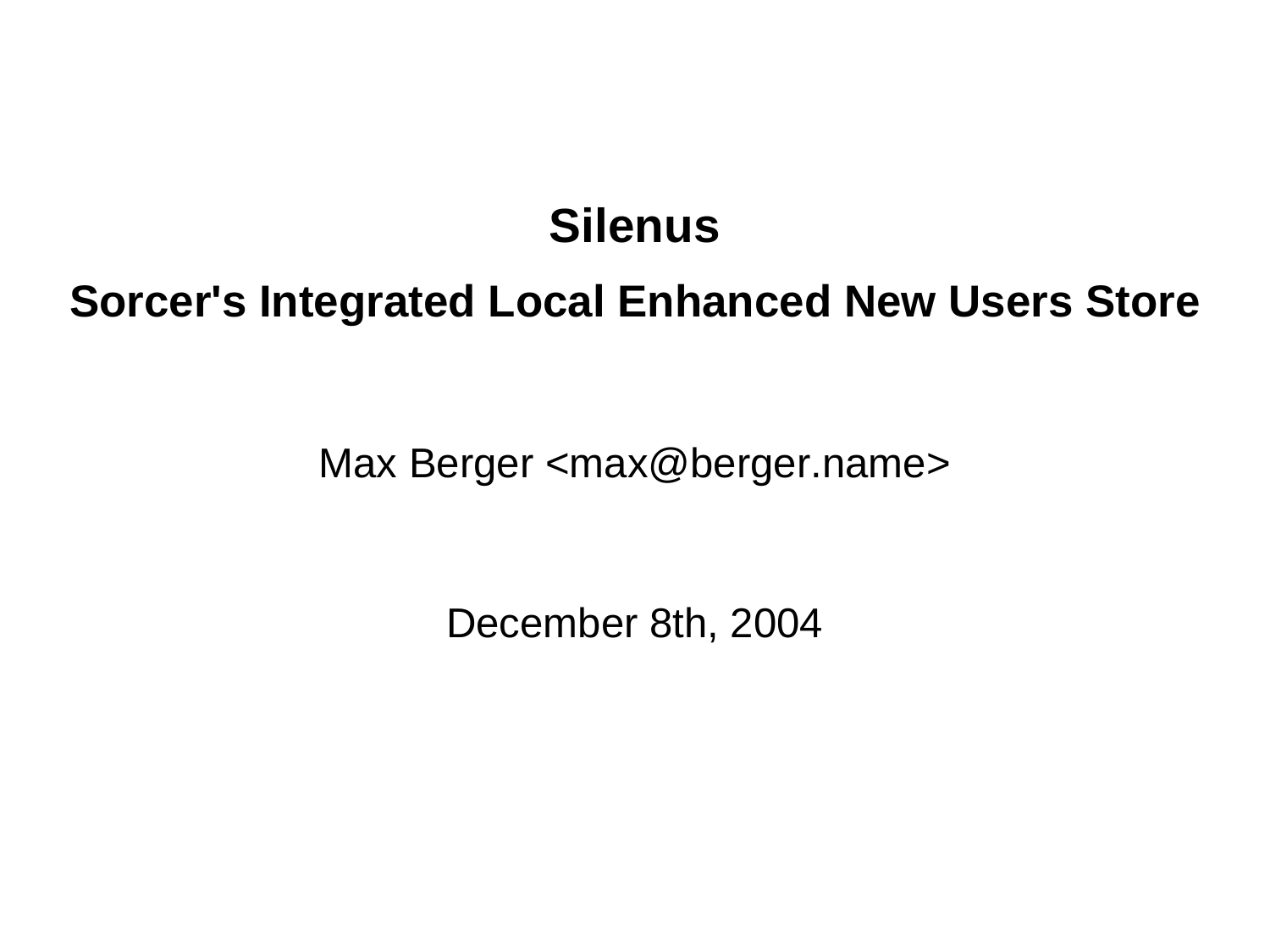## **Overview**

- Introduction
- Byzantium
- Midas
- User Interface
- Daphne
- Optimizer
- Installer
- Conclusion

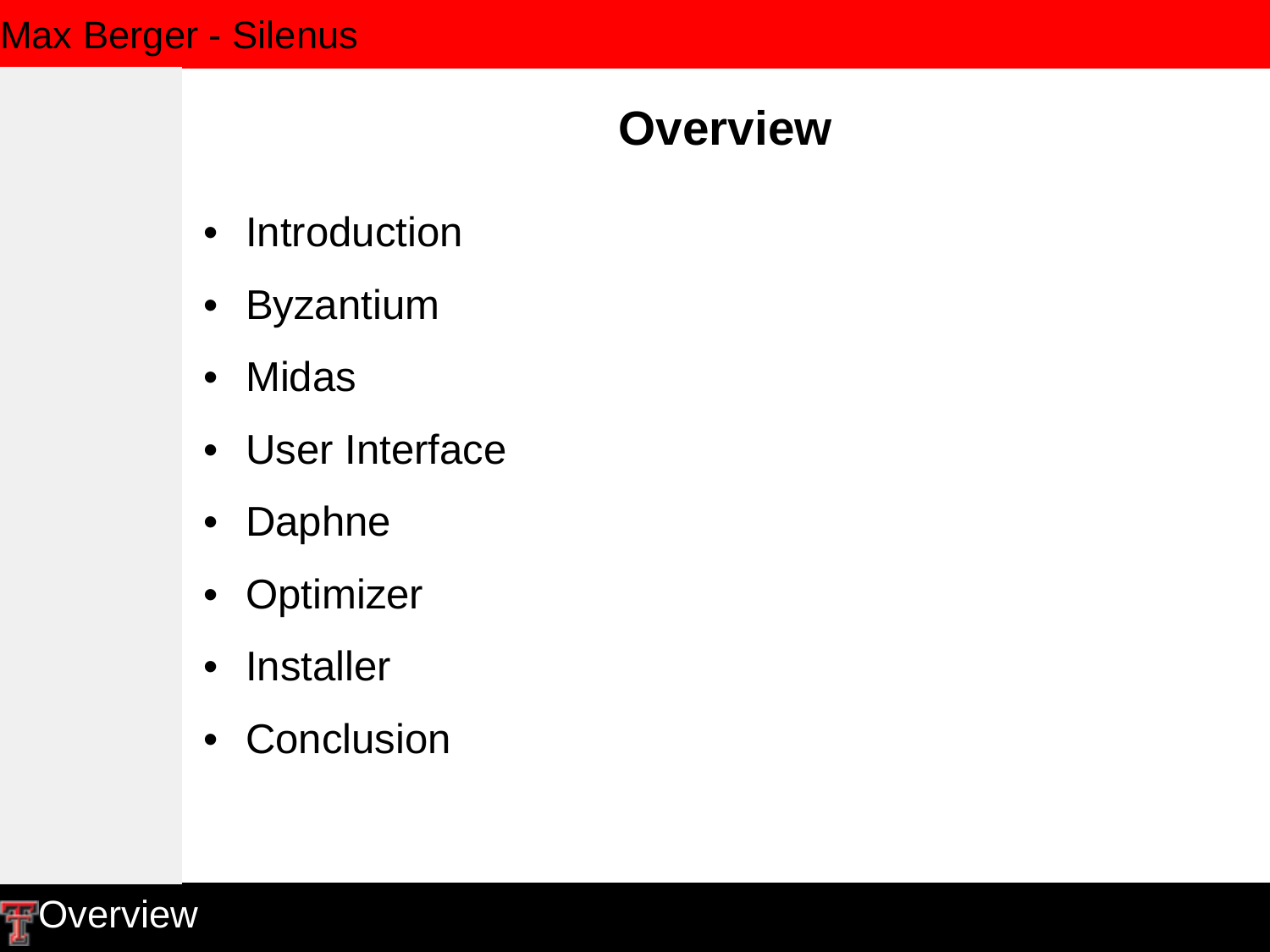- **Introduction**
- Problem Statement Possible users Objective / Approach Modules Byzantium Midas User Interface Daphne **Optimizer**

Installer Conclusion

# **Introduction**

- Problem Statement
- Possible users
- Objective / Approach
- Modules

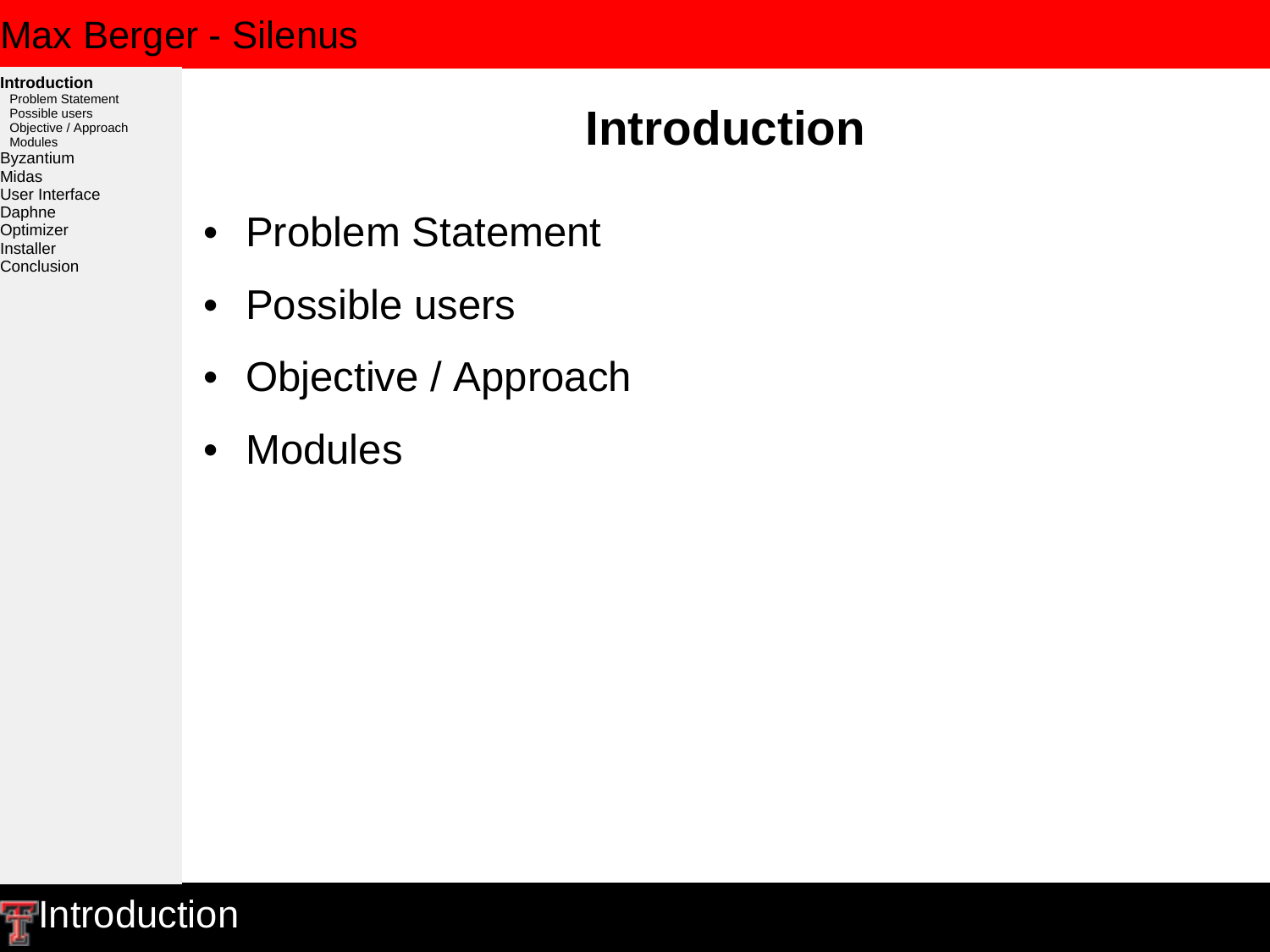**Introduction Problem Statement** Possible users Objective / Approach Modules Byzantium Midas User Interface Daphne **Optimizer** Installer Conclusion

# **Problem Statement**

- Existing distributed file stores
- are difficult to set up
- require high maintanance
- have problems with server downtime
- don't handle topology changes
- don't provide privacy from administators
- don't scale for large nuber of nodes
- are incompatible with service-oriented architectures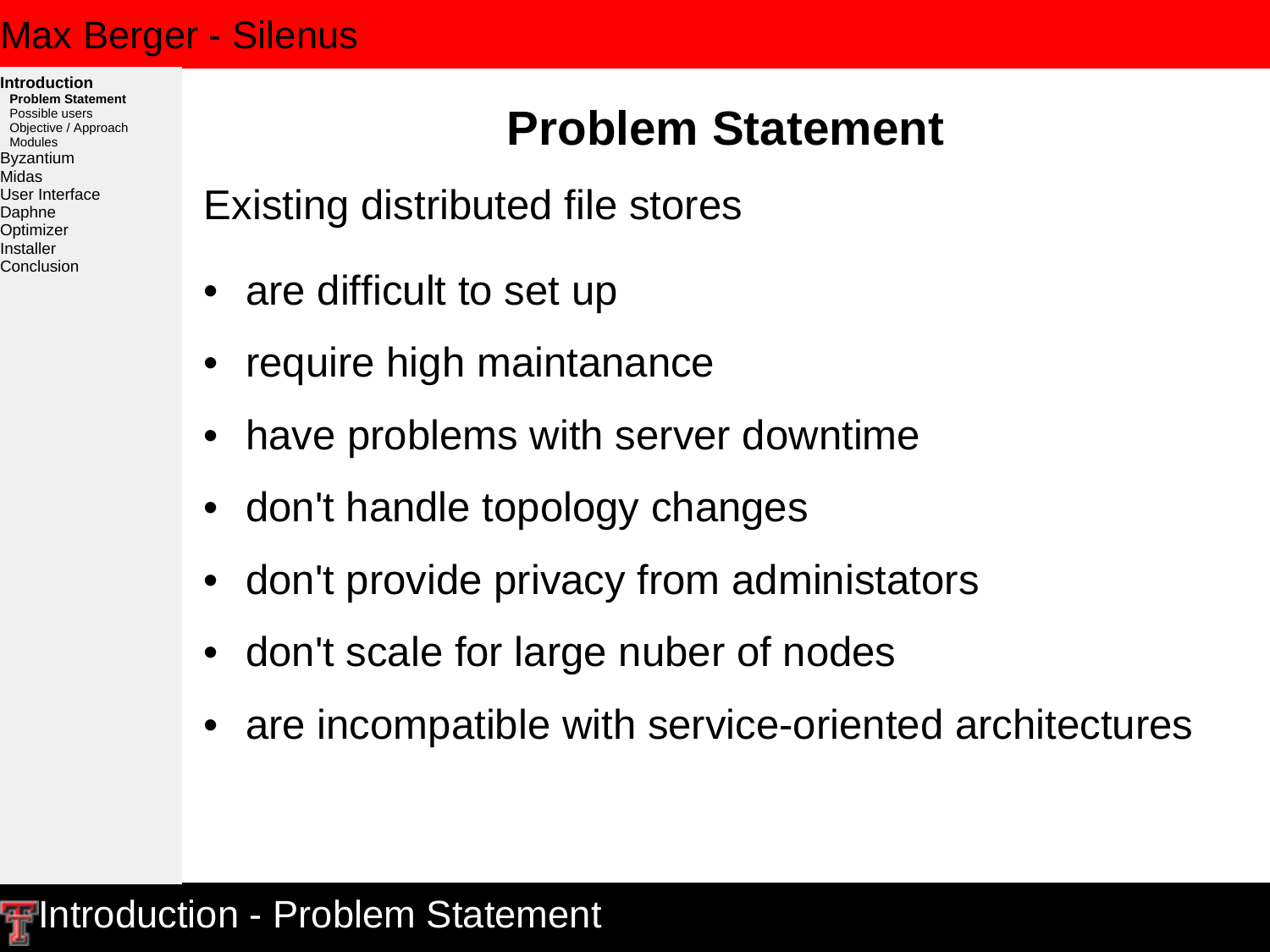**Introduction** Problem Statement **Possible users** Objective / Approach Modules Byzantium Midas User Interface Daphne Optimizer Installer

Conclusion

## **Possible users**

- Power User
- High performance computing lab
- Multi-student LAB
- Small Office / Workgroup
- Students rooming
- Family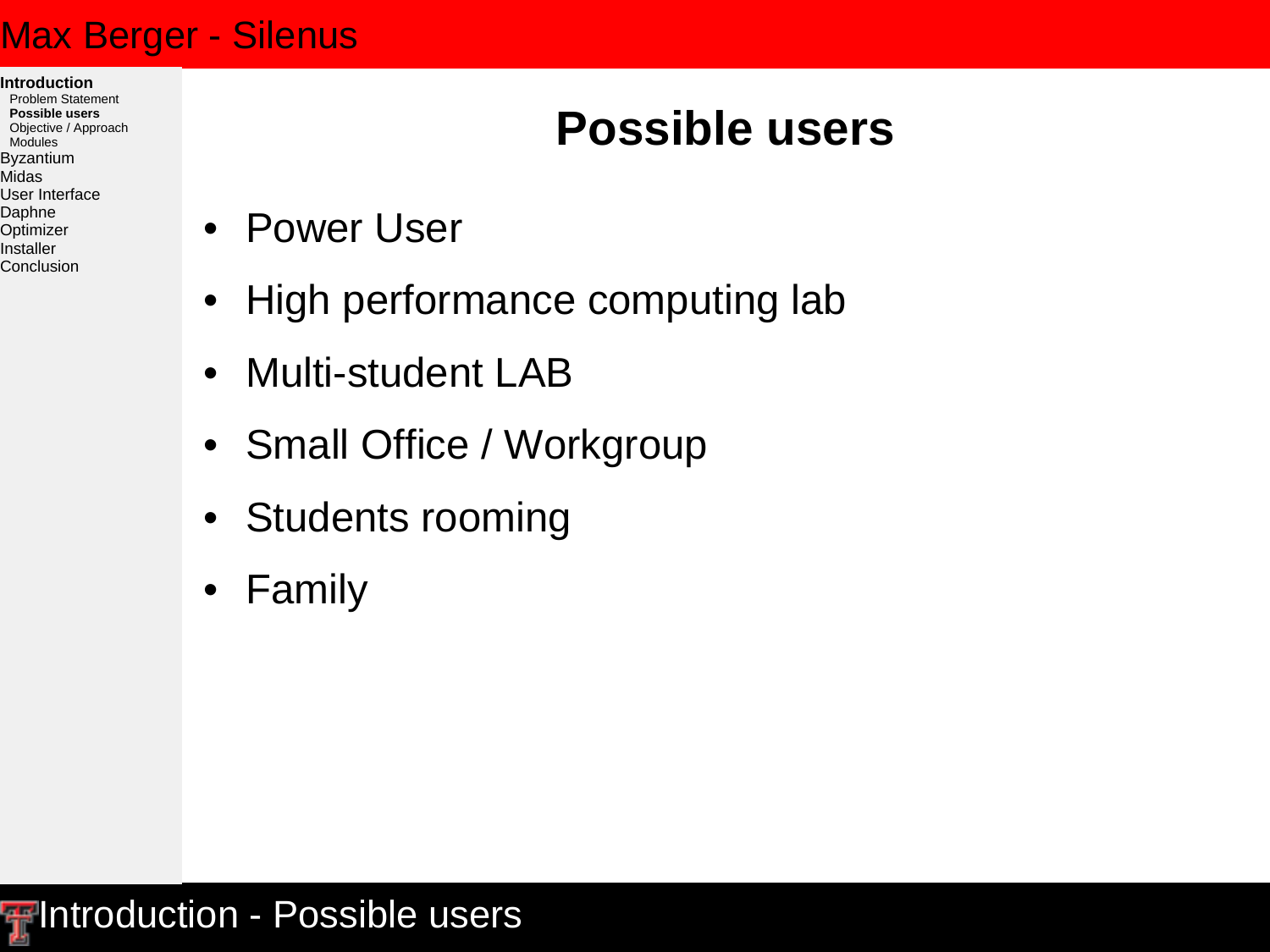**Introduction** Problem Statement Possible users **Objective / Approach** Modules Byzantium Midas User Interface Daphne Optimizer Installer Conclusion

# **Objective / Approach**

## **Objective**

• to create a new filestore based on the SORCER environment

## Approach

- Authentication for authorization
- Encryption for privacy
- Replication for availability
- Multisource download for performance

## **Figheral Introduction - Objective / Approach**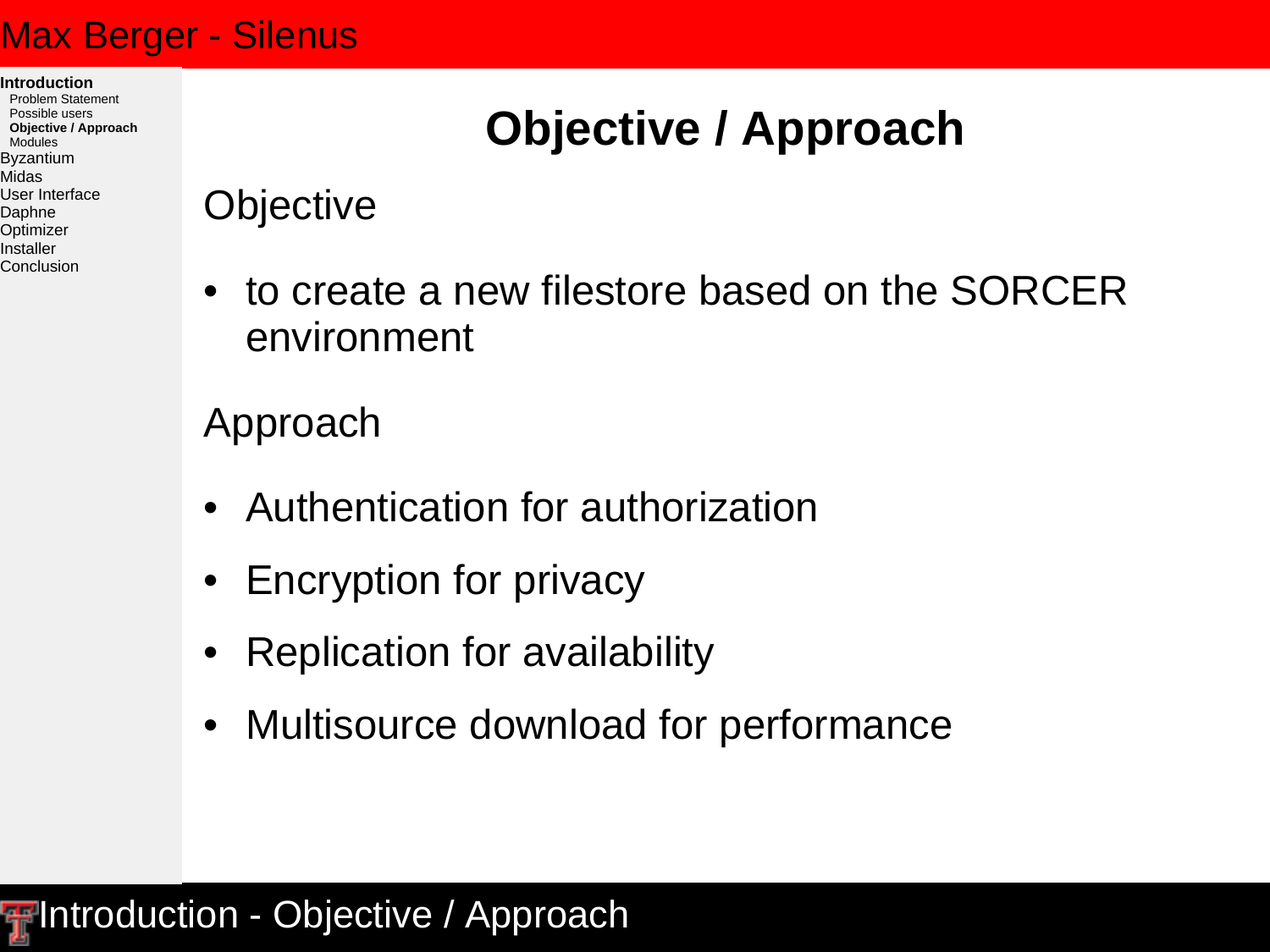**Introduction**

Problem Statement Possible users Objective / Approach **Modules** Byzantium Midas

#### User Interface

- Daphne
- **Optimizer**
- Installer
- Conclusion

## **Modules**

## Independent modules that use SORCER for communication



**F**Introduction - Modules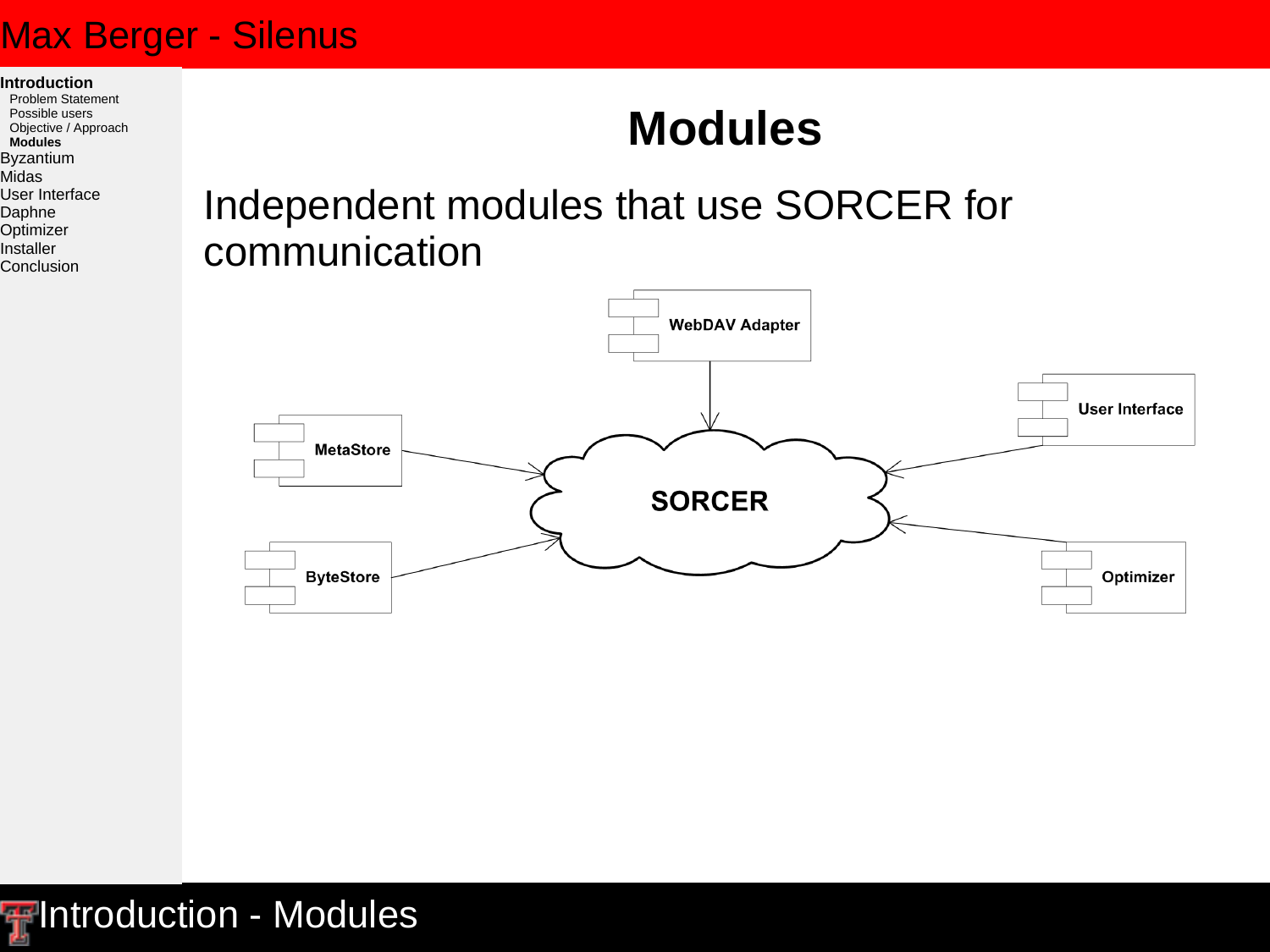- Introduction **Byzantium** Introduction Implemented items Open Issues Midas User Interface Daphne **Optimizer**
- Installer Conclusion

# **Byzantium**

- Introduction
- Implemented items
- Open Issues

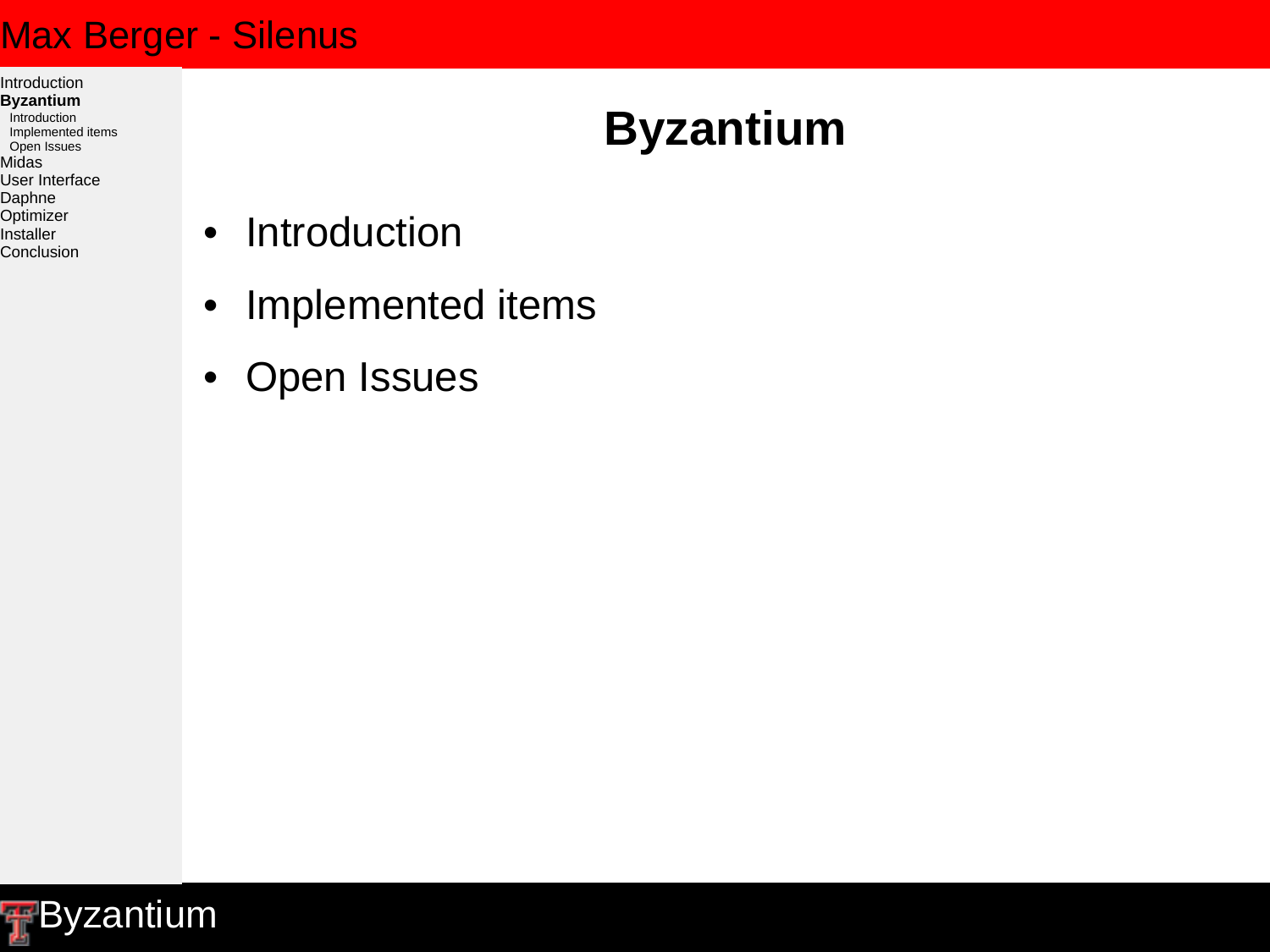- Introduction **Byzantium Introduction** Implemented items Open Issues Midas User Interface Daphne Optimizer Installer
- Conclusion

# **Introduction**

- Byzantium is a ByteStore implementation
- Based on Holowaa
- Files are identified uniquily by ServiceID and Entry UUID
- Does nothing but file storage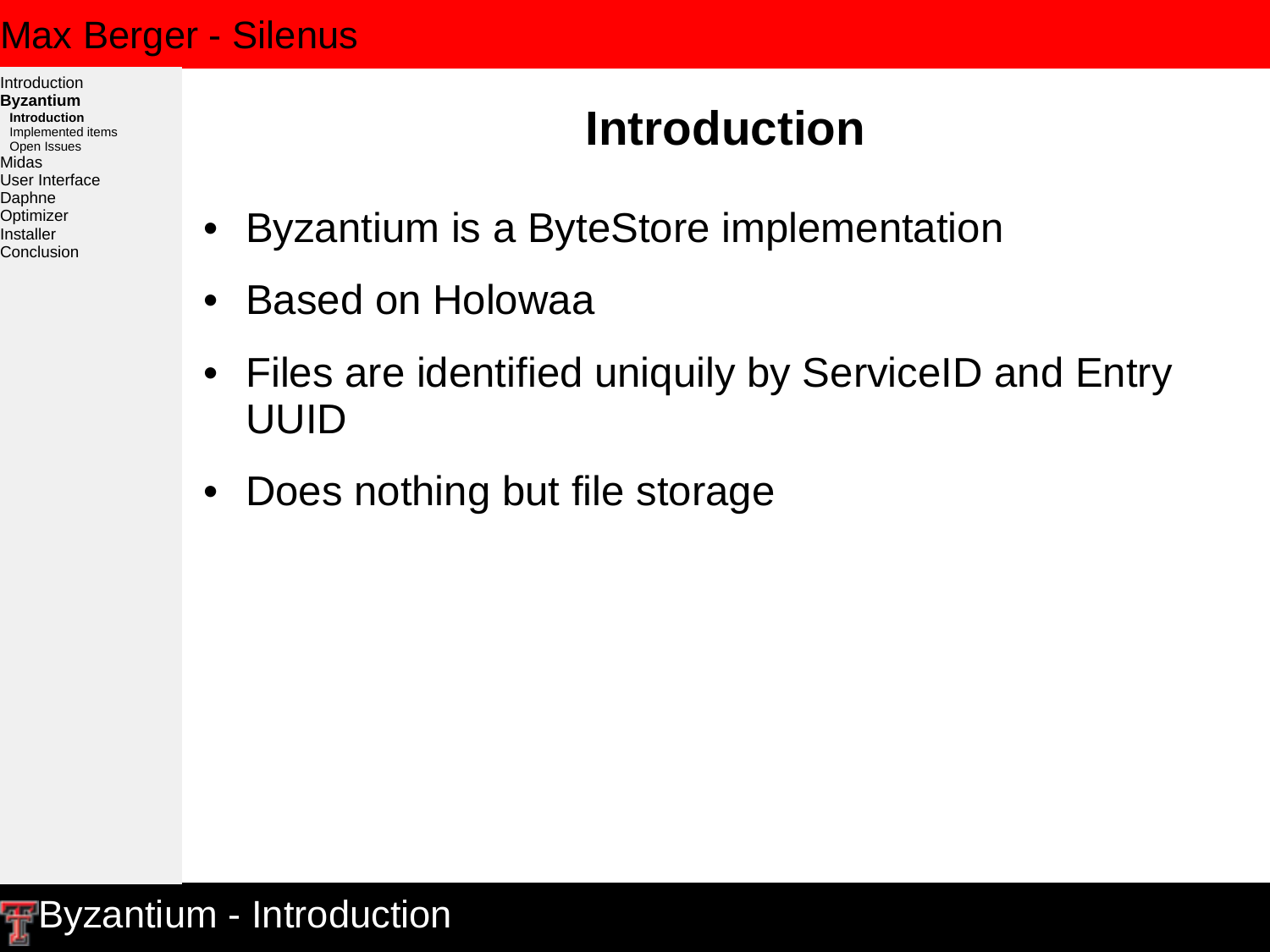Introduction **Byzantium** Introduction **Implemented items** Open Issues Midas User Interface Daphne Optimizer Installer

Conclusion

- **Implemented items**
- Permanent FileStore
- Fast Transfer via direct TCP connection

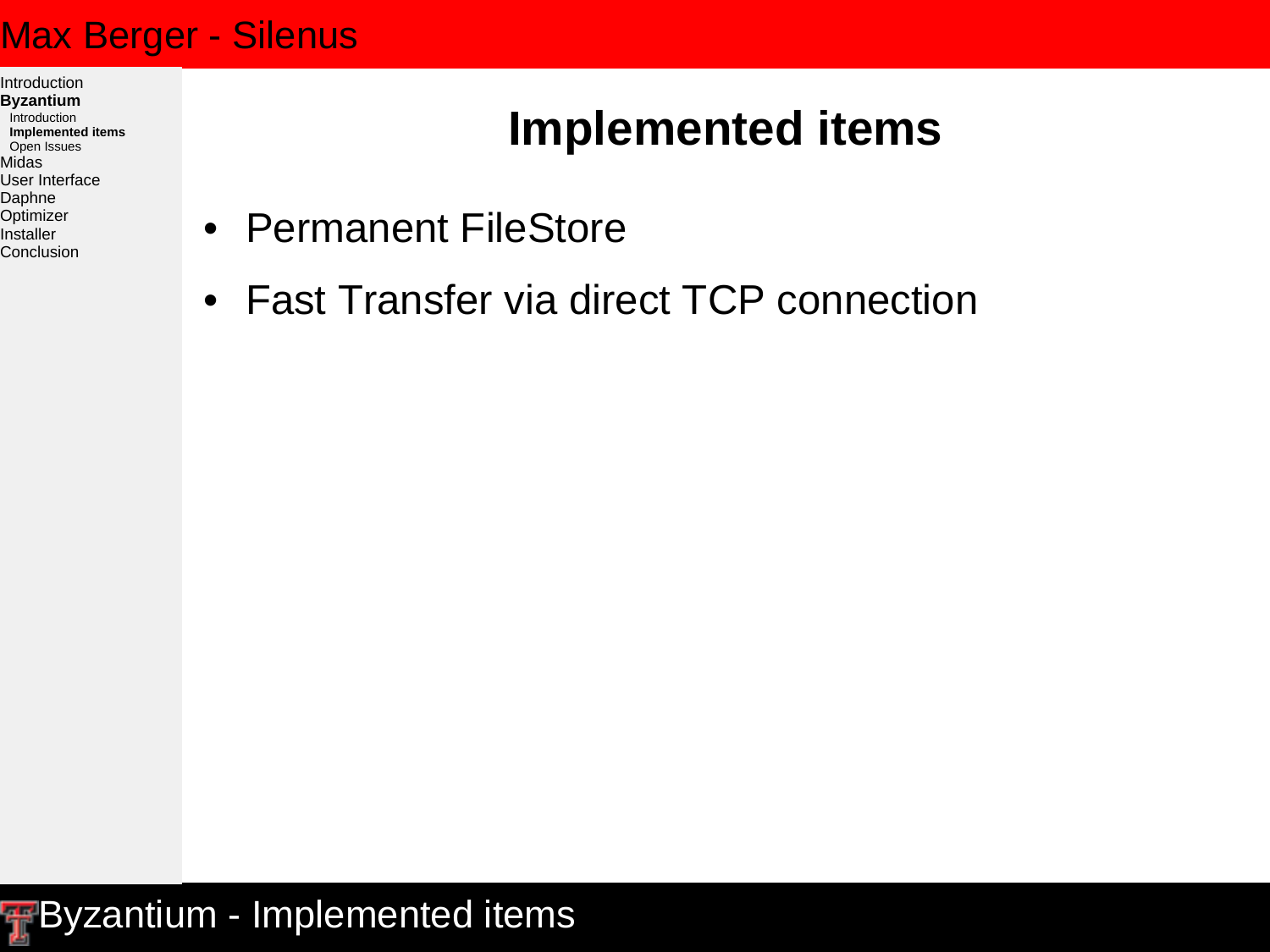Introduction **Byzantium** Introduction Implemented items **Open Issues** Midas User Interface Daphne Optimizer Installer Conclusion

# **Open Issues**

- Temporary Items
- Leases
- Transfer through JINI methods only (firewalls)
- ByteStore to ByteStore transfer
- Missing support for disk space management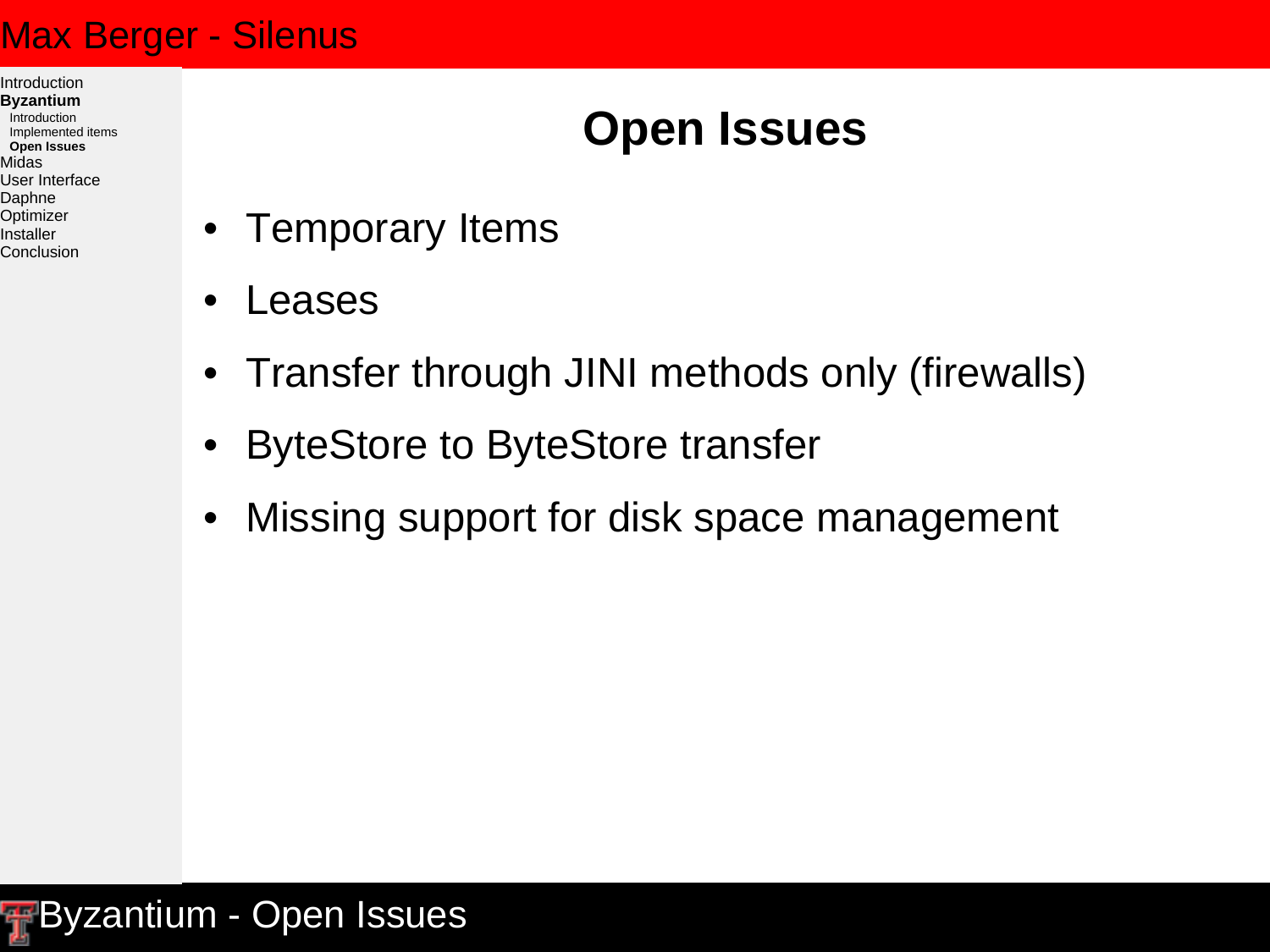Introduction Byzantium

#### **Midas**

- Introduction Solved issues Interfaces **Security** Versioning Special meta information Open issues User Interface Daphne **Optimizer** Installer Conclusion
- Introduction
- Solved issues
- Interfaces
- Security
- Versioning
- Special meta information
- Open issues



# **Midas**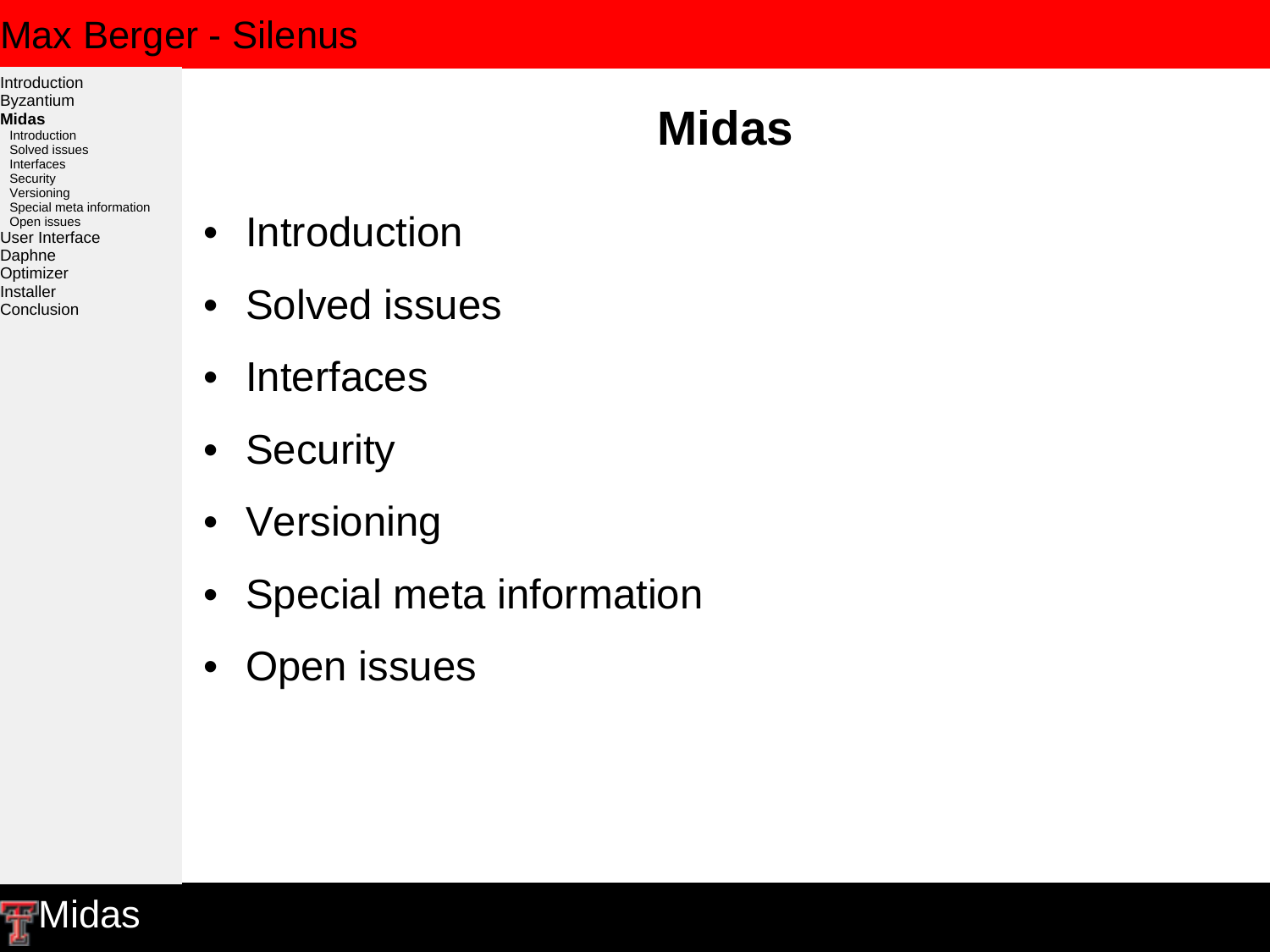Introduction Byzantium

#### **Midas**

**Introduction** Solved issues Interfaces **Security** Versioning Special meta information Open issues User Interface Daphne Optimizer Installer Conclusion

# **Introduction**

- Midas Meta Information Database And Storage
- Midas is a MetaStore Implementation
- Based on Vivek's ReplicaProvider
- Stores meta information for files saved in bytestore
- Meta Information is stored in embedded database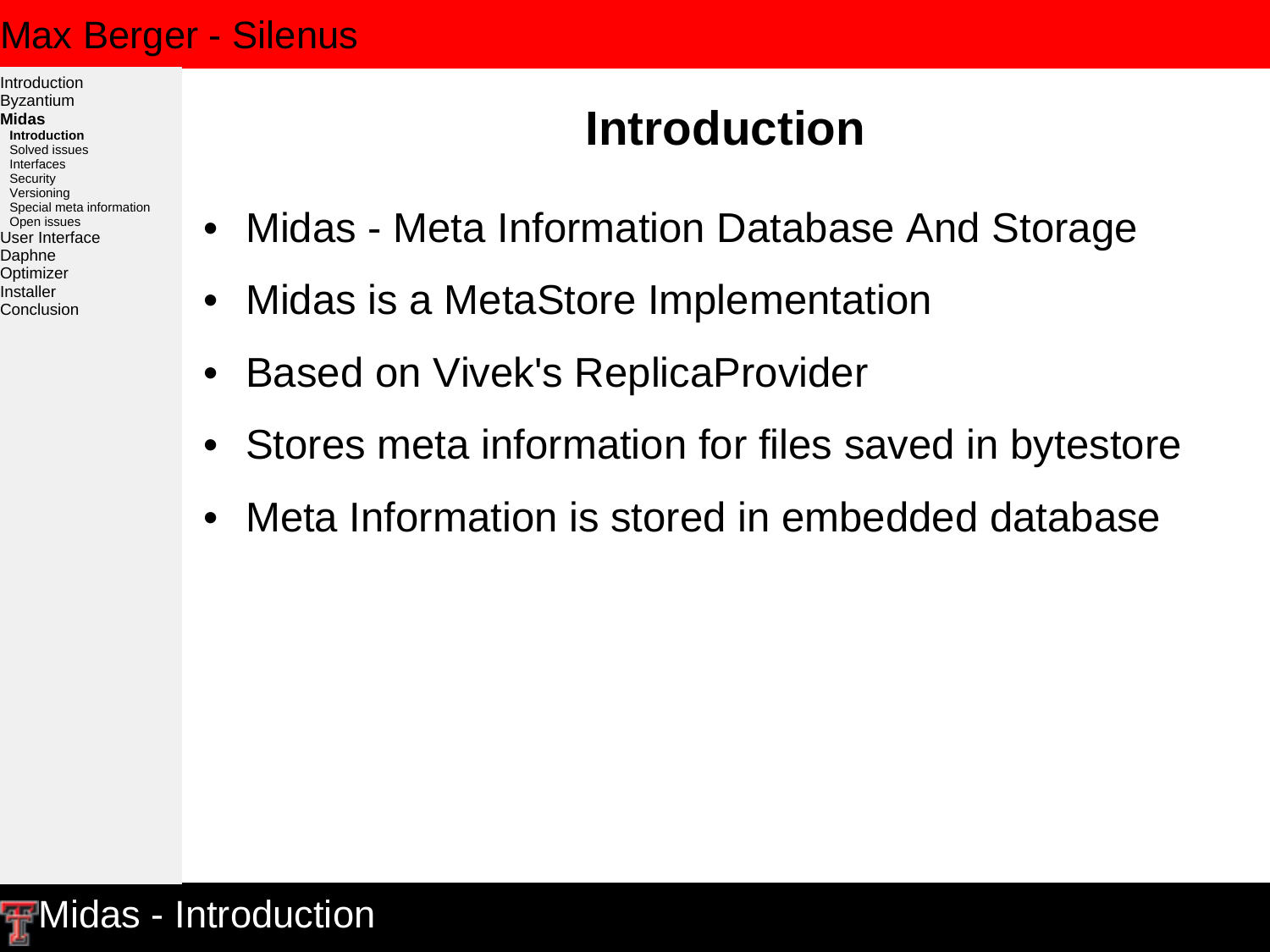#### Introduction Byzantium

#### **Midas**

Introduction **Solved issues** Interfaces **Security** Versioning Special meta information Open issues User Interface Daphne Optimizer Installer Conclusion

# **Solved issues**

- Meta Information is consistent across MetaStores
- Support for all kinds of meta information: File name, size, modified date, icon, security information, etc.
- Two parts: Service and Proxy
- Each MetaStore should have an associated ByteStore
- Provide support for file movement / hoarding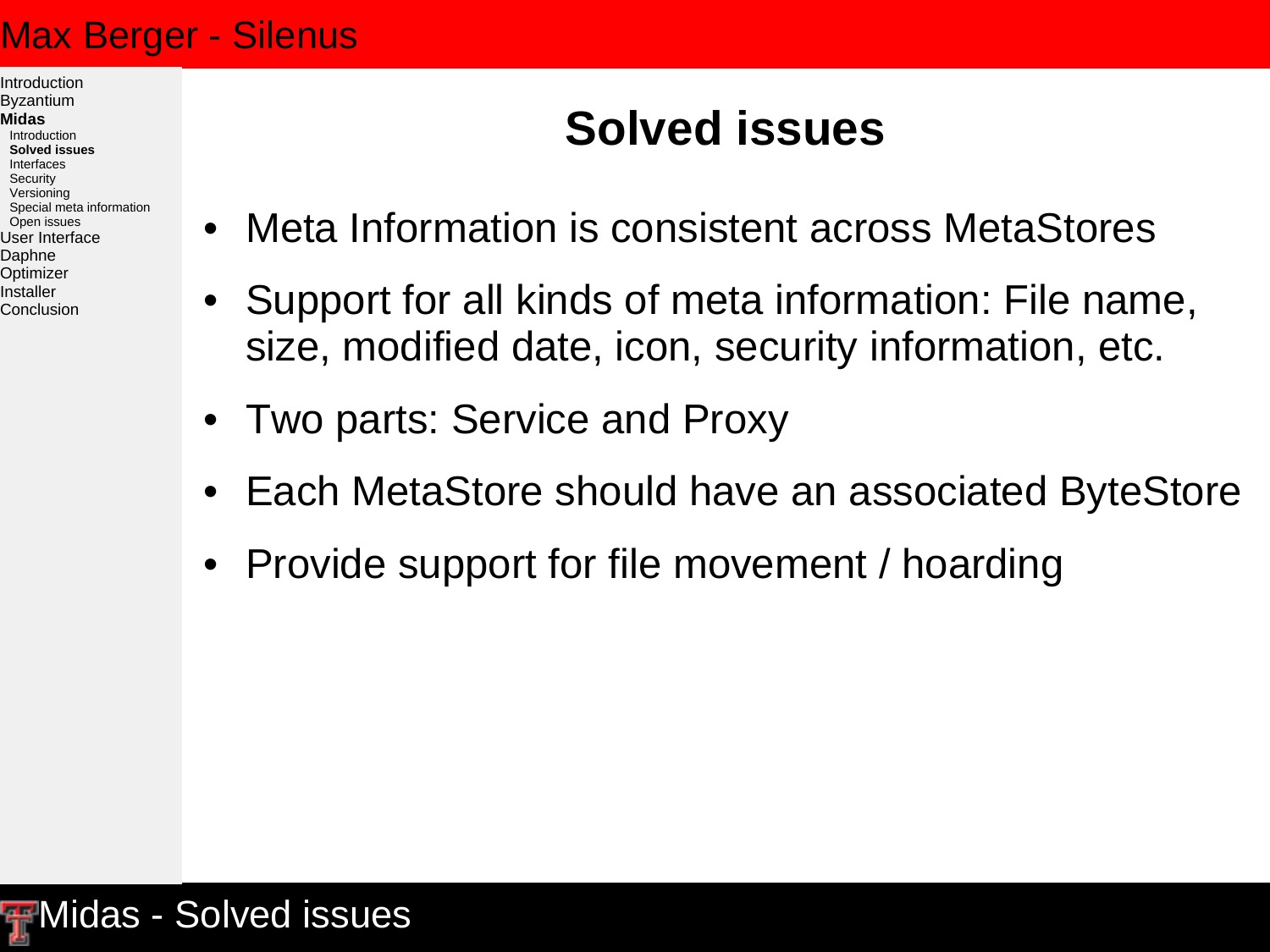Introduction Byzantium

#### **Midas**

Introduction Solved issues **Interfaces** Security Versioning Special meta information Open issues User Interface Daphne Optimizer Installer Conclusion

# **Interfaces**

External Interface:

- Sorcer FileStore compatibility interface
- New programmatical interface
- Sorcer Service or Jini Service

Internal Interface (MetaStore-to-MetaStore)

- Technology Independent: Sorcer / Jini / JXTA / ?
- Each MetaStore belonging to a group has to have a secret key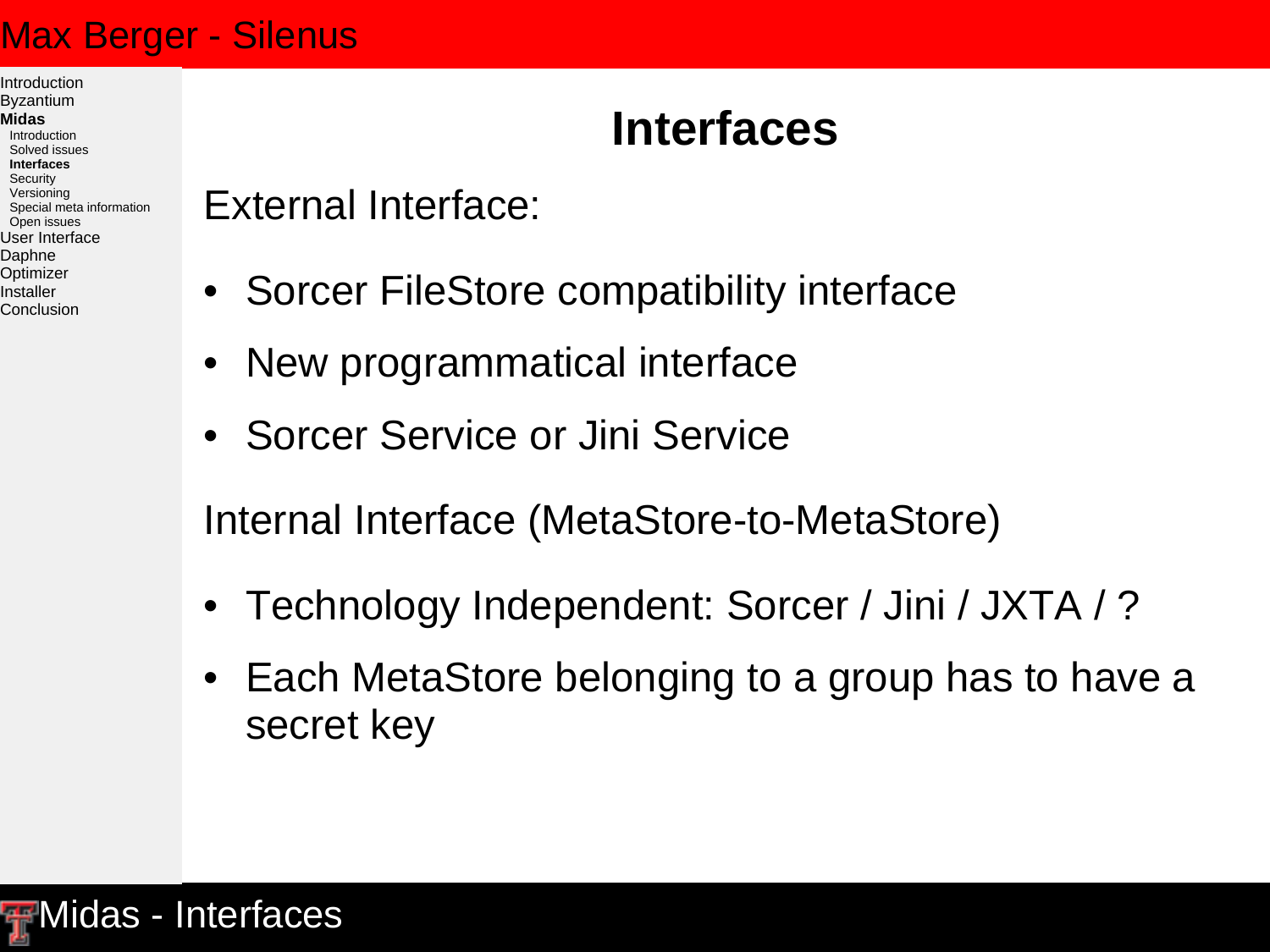Introduction Byzantium **Midas** Introduction Solved issues Interfaces **Security** Versioning

Open issues User Interface Daphne Optimizer Installer Conclusion

Special meta information

# **Security**

- All files are stored encypted
- Decryption keys are file objects in special directory
- Decryption is done at the last node possible (in the proxy)
- Users secret key can be in FileStore or on local computer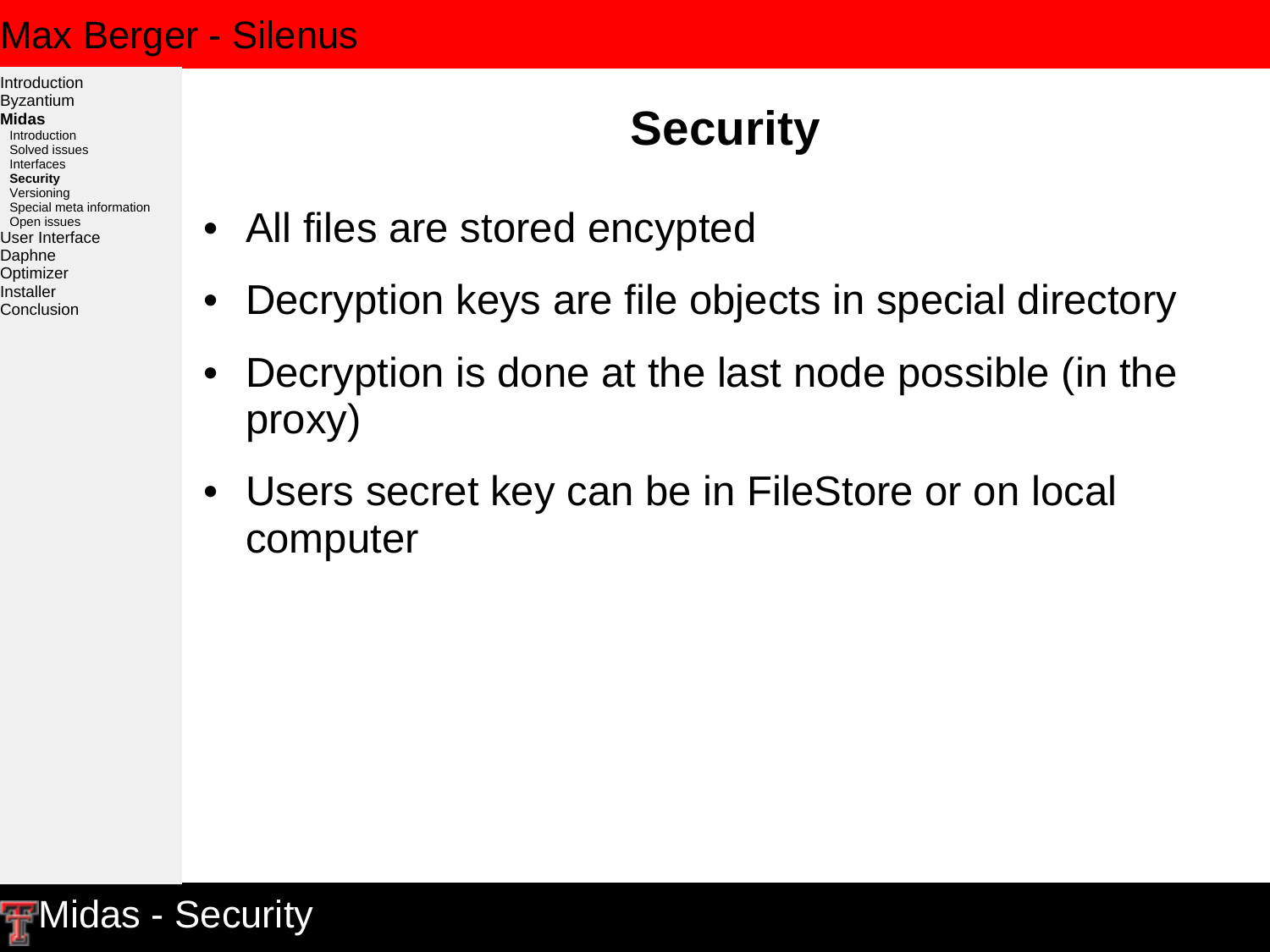Introduction Byzantium

#### **Midas**

Introduction Solved issues Interfaces **Security Versioning** Special meta information Open issues User Interface Daphne Optimizer Installer Conclusion

# **Versioning**

- Concurrency Problem is solved by versioning
- Version includes MetaStore Identifier
- Old Version can be stored for backup

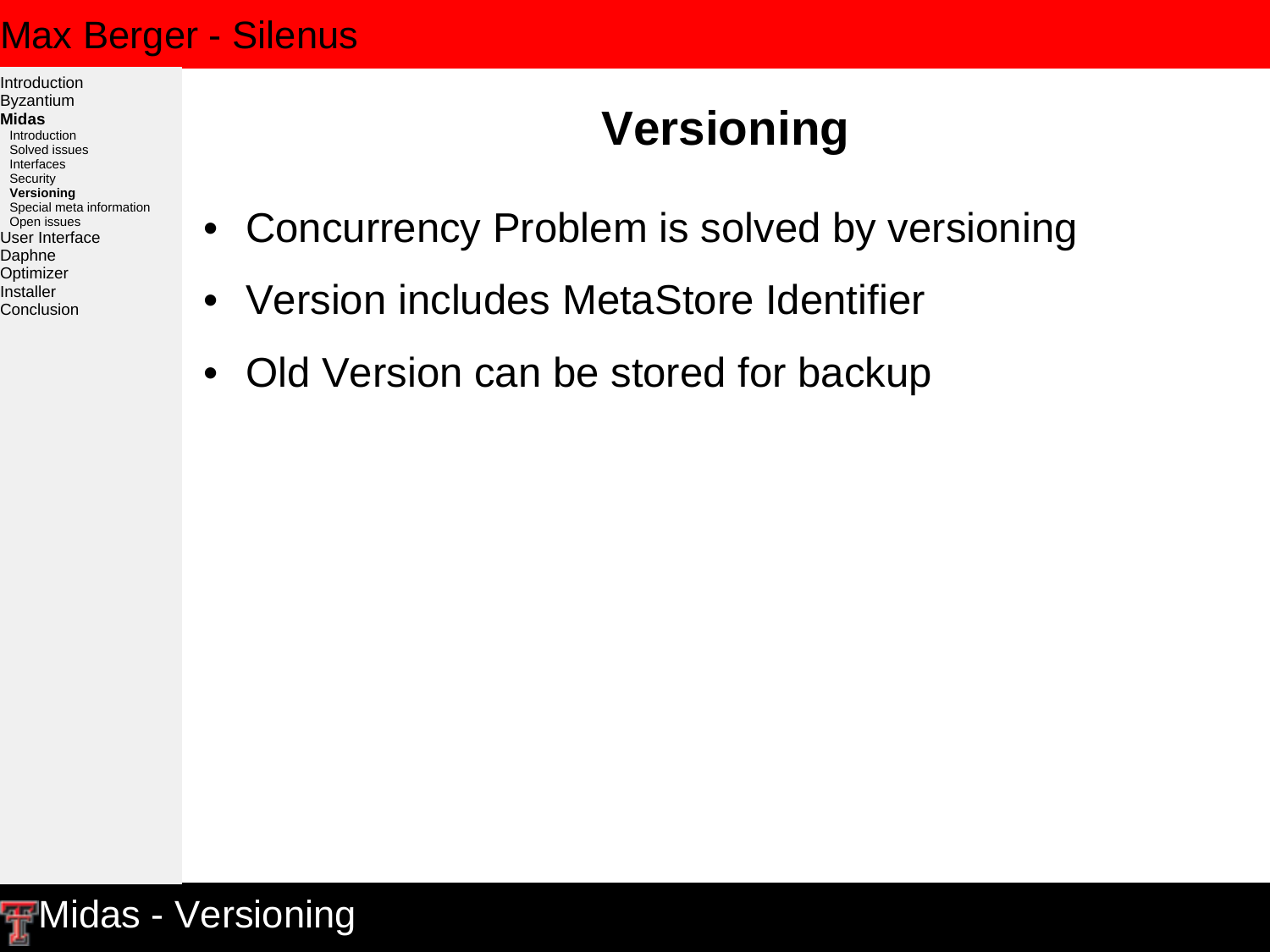Introduction Byzantium

#### **Midas**

Introduction Solved issues Interfaces **Security** Versioning **Special meta information** Open issues User Interface Daphne Optimizer Installer Conclusion

# **Special meta information**

- Minimum Number of copies in network
- Number of old versions to keep
- Special meta information template items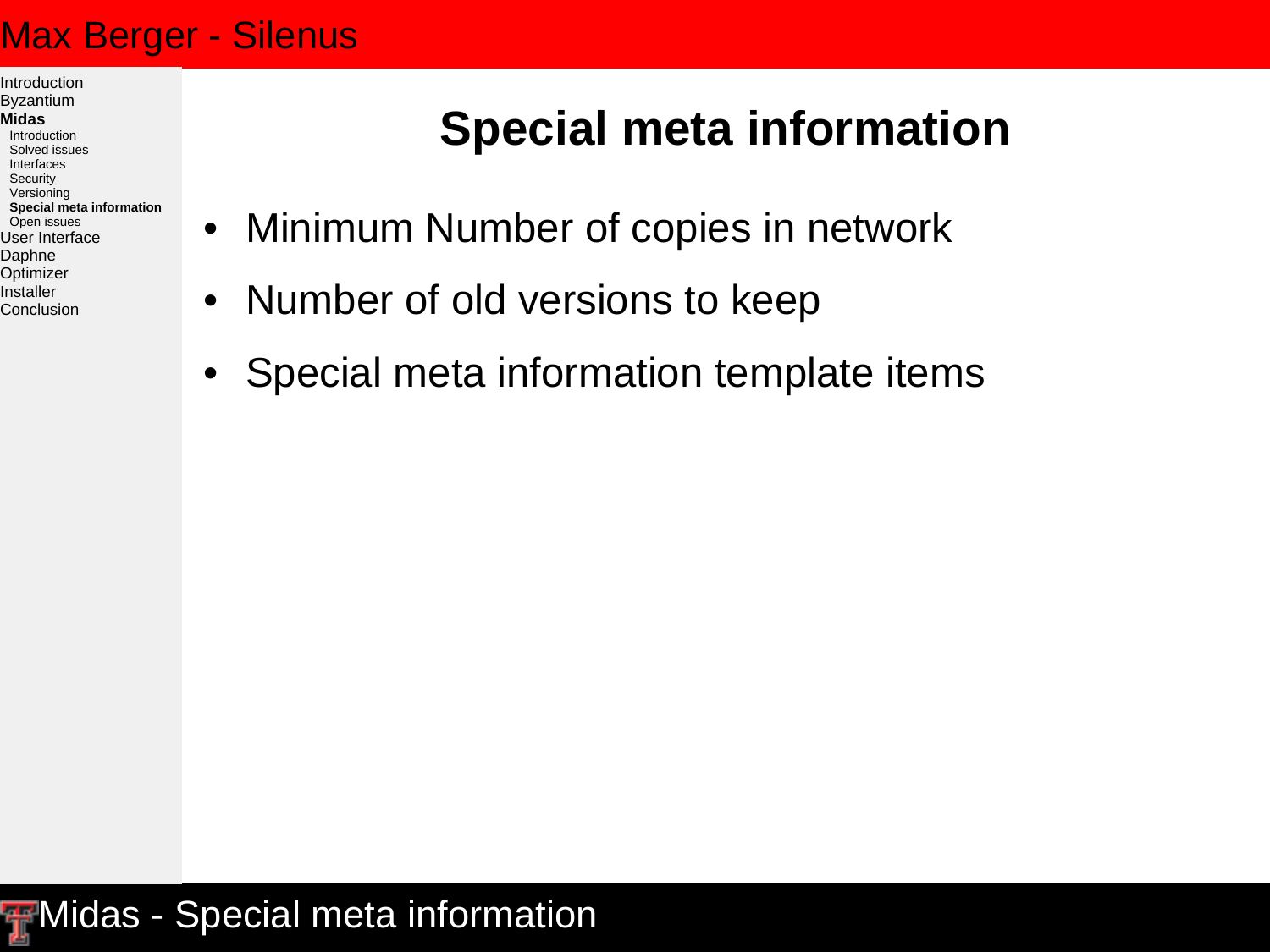Introduction Byzantium

#### **Midas**

Introduction Solved issues Interfaces Security Versioning Special meta information **Open issues** User Interface Daphne **Optimizer** Installer **Conclusion** 

# **Open issues**

- Disconnected / Resynchronization
- Lost Events

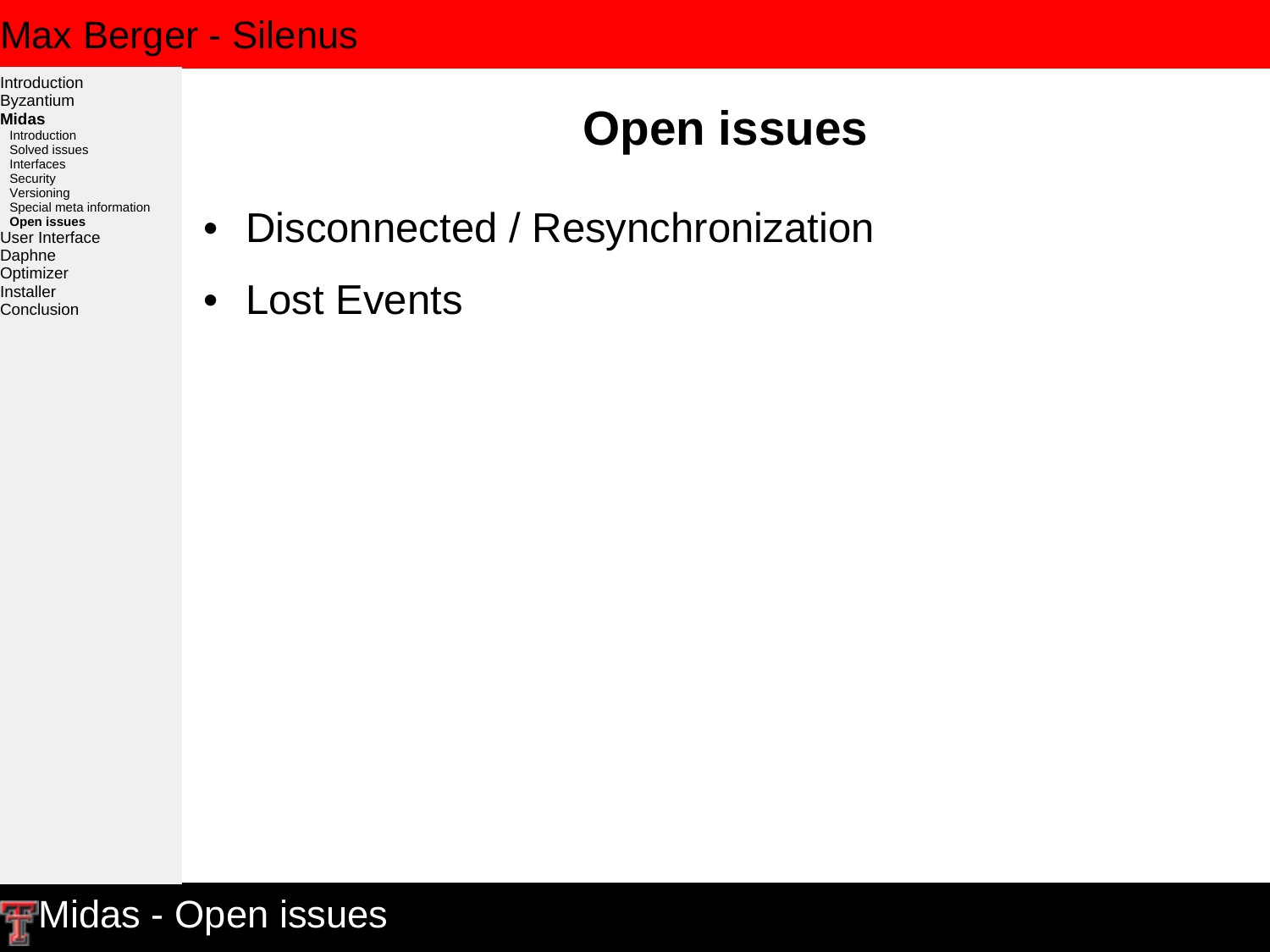Introduction Byzantium Midas **User Interface** Introduction Solved issues Open issues Daphne **Optimizer** Installer Conclusion

# **User Interface**

- Introduction
- Solved issues
- Open issues

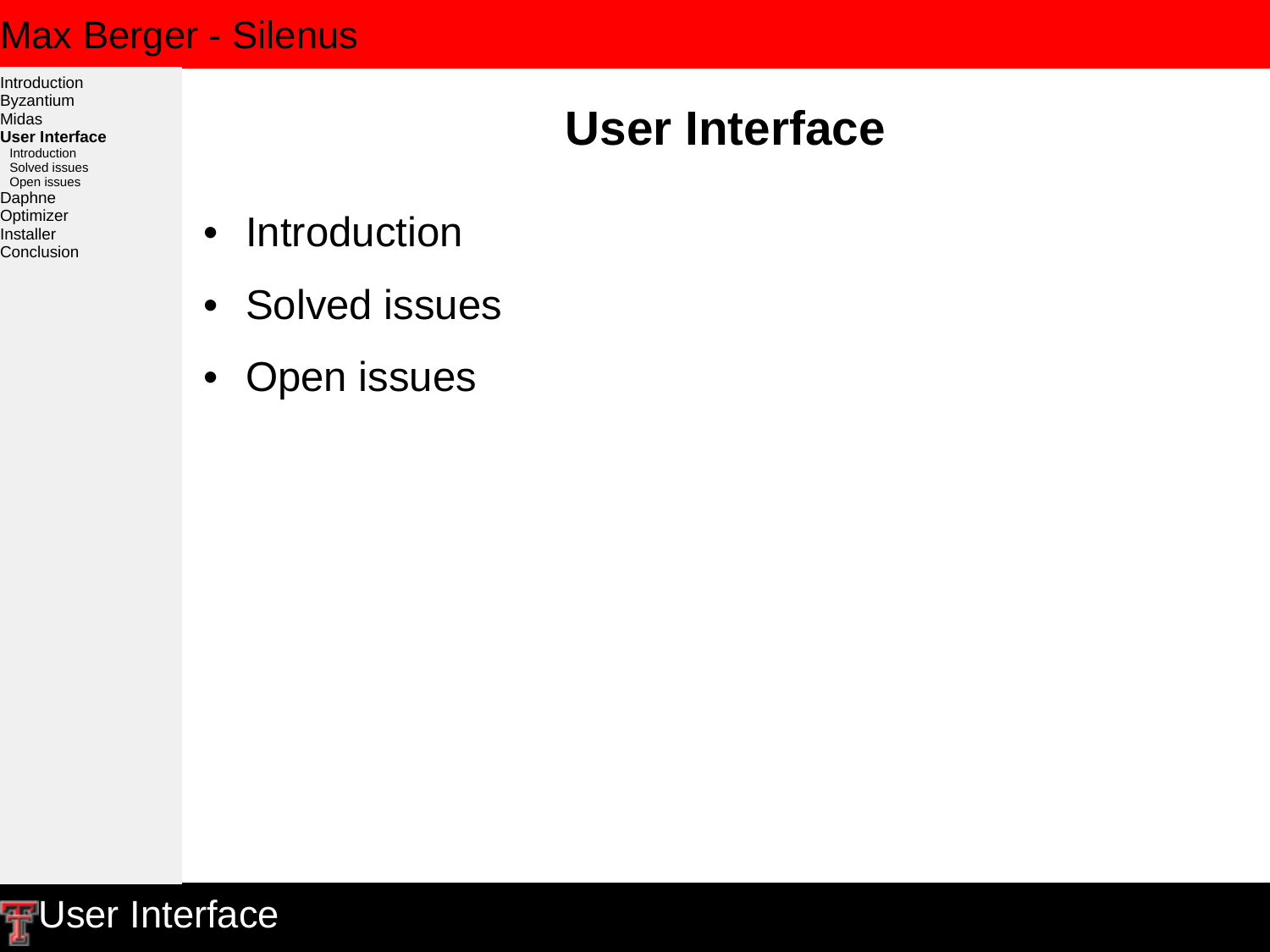Introduction Byzantium Midas **User Interface Introduction** Solved issues Open issues Daphne Optimizer Installer Conclusion

# **Introduction**

- Provides a Jini ServiceUI compatible interface for all functions provided by the MetaStore
- Zero install: started from service browser (e.g. IncaX)

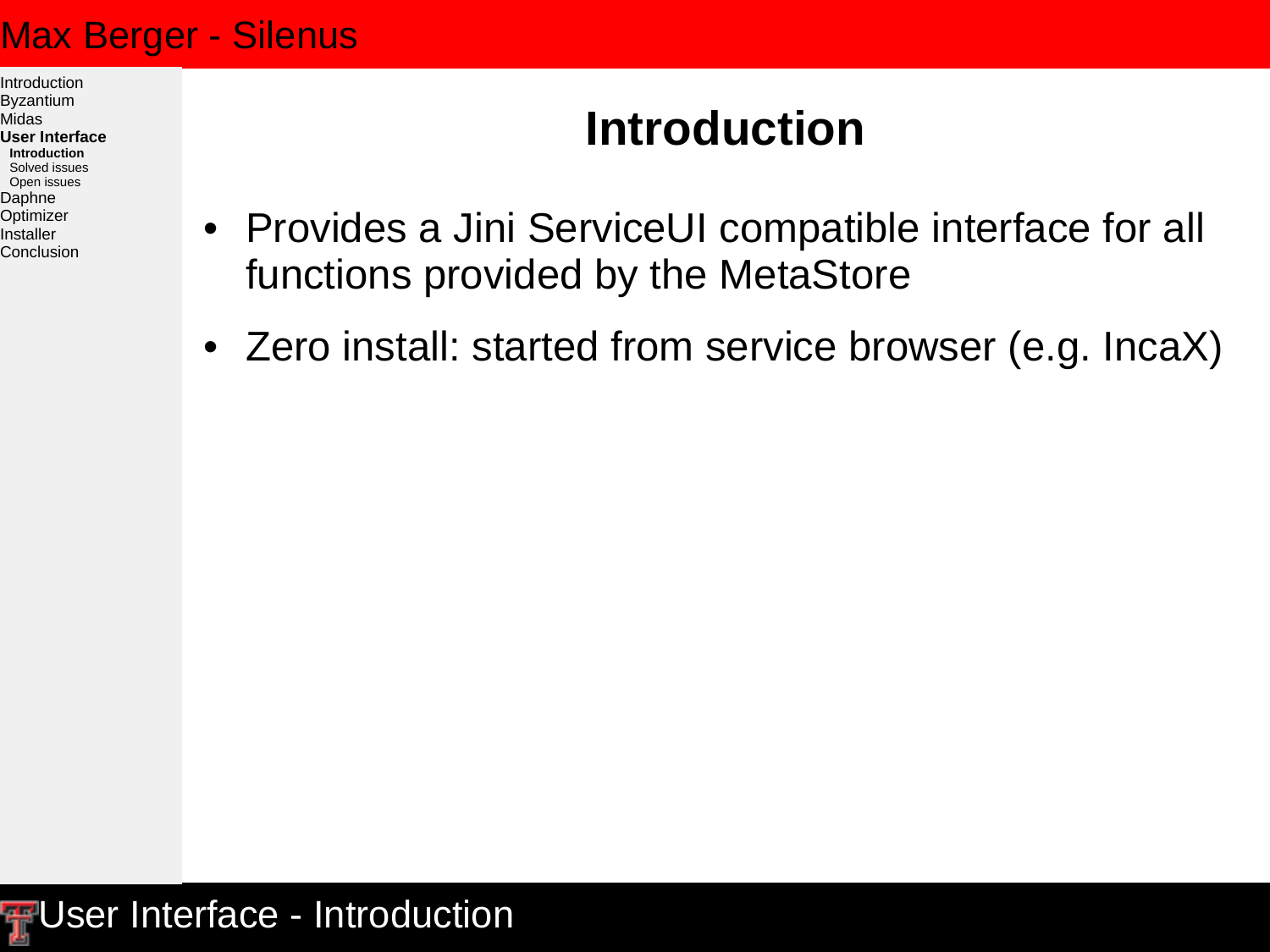Introduction Byzantium Midas **User Interface** Introduction **Solved issues** Open issues Daphne **Optimizer** Installer Conclusion

# **Solved issues**

- design is pretty straightforward
- User UI should not provide any functionality that is not in the service!

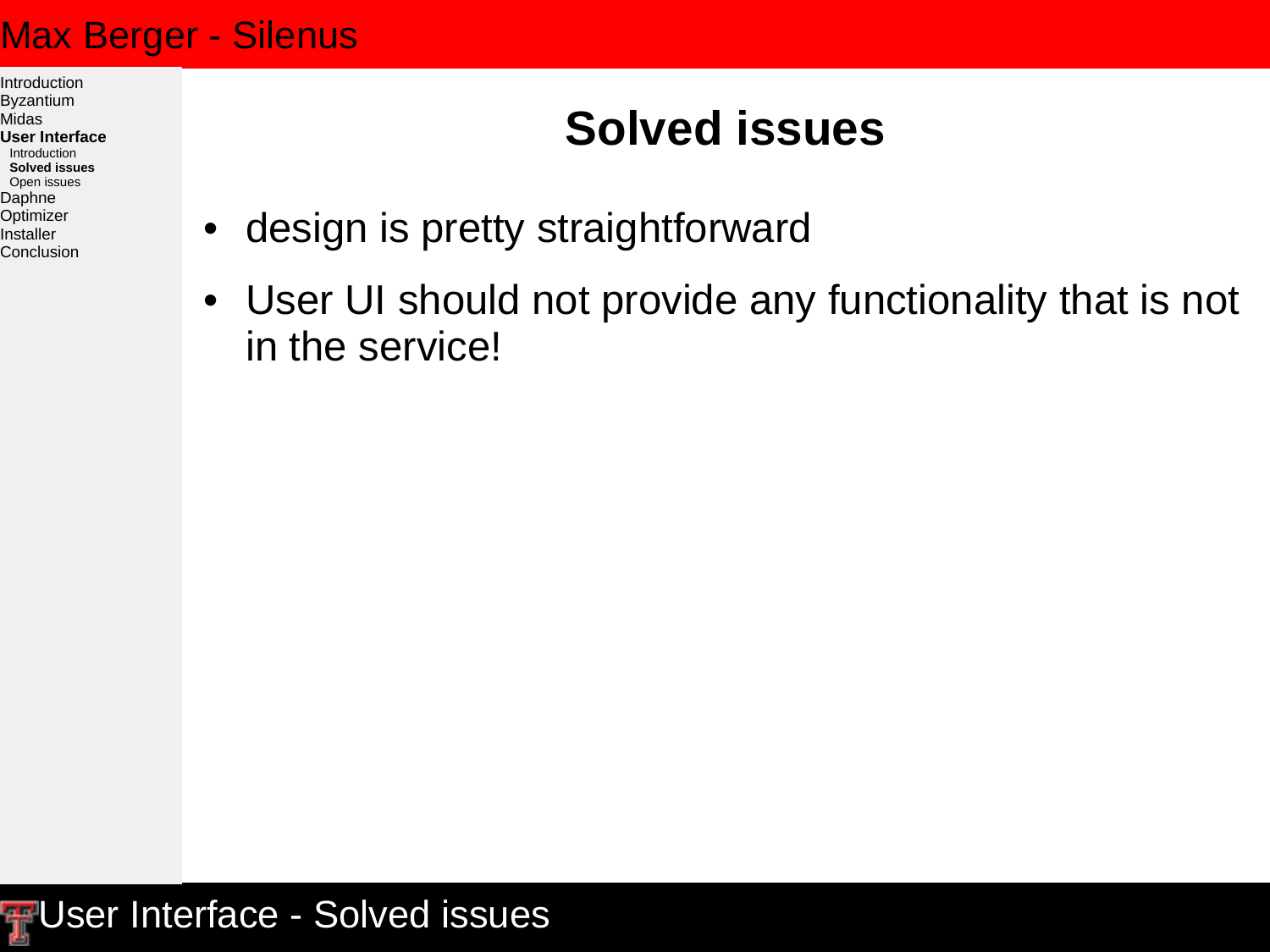Introduction Byzantium Midas **User Interface** Introduction Solved issues **Open issues** Daphne **Optimizer** Installer Conclusion

## **Open issues**

• No cool name yet

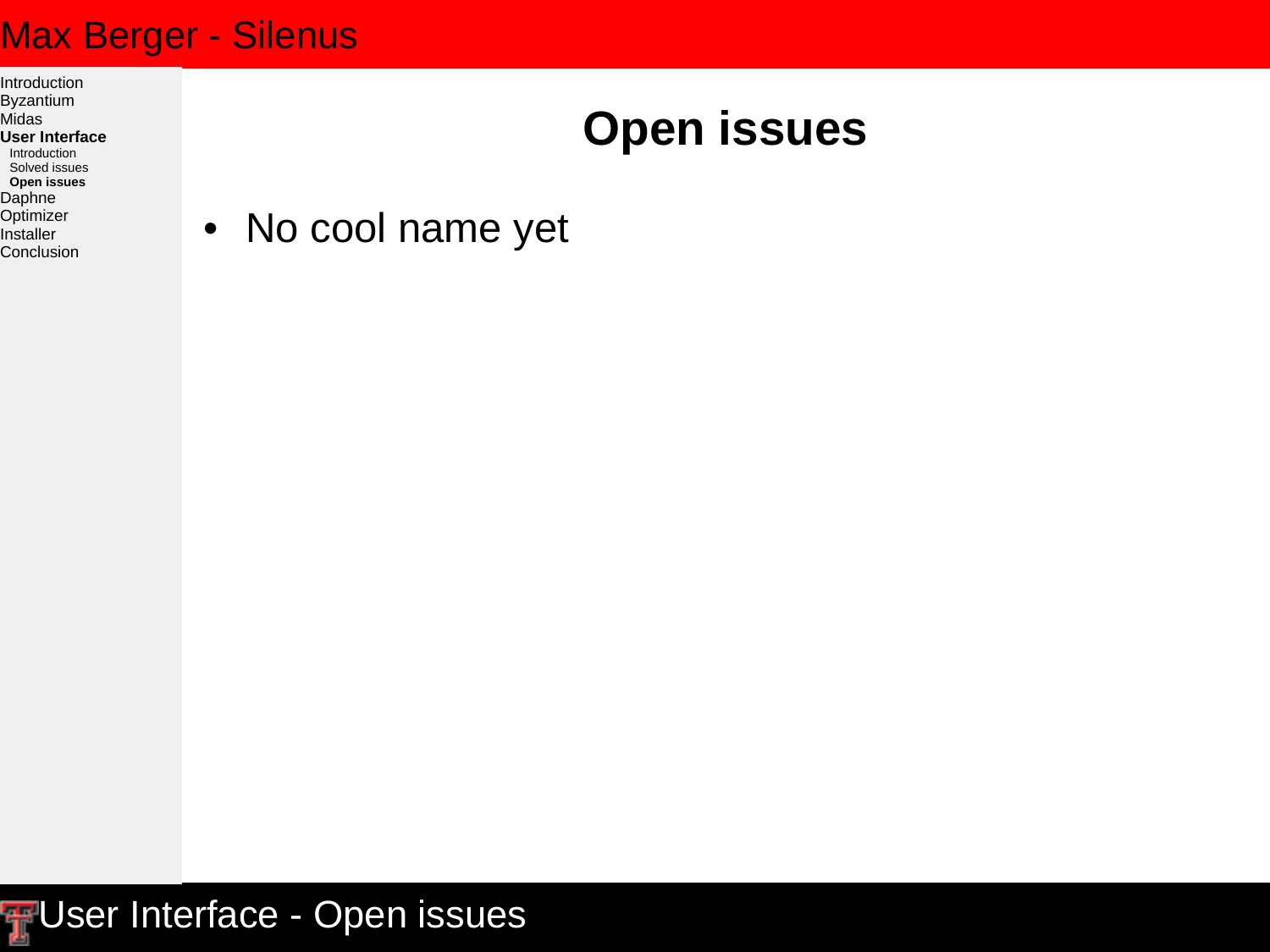Introduction Byzantium Midas User Interface **Daphne** Introduction Solved issues Open issues **Optimizer** Installer Conclusion

## **Daphne**

- Introduction
- Solved issues
- Open issues

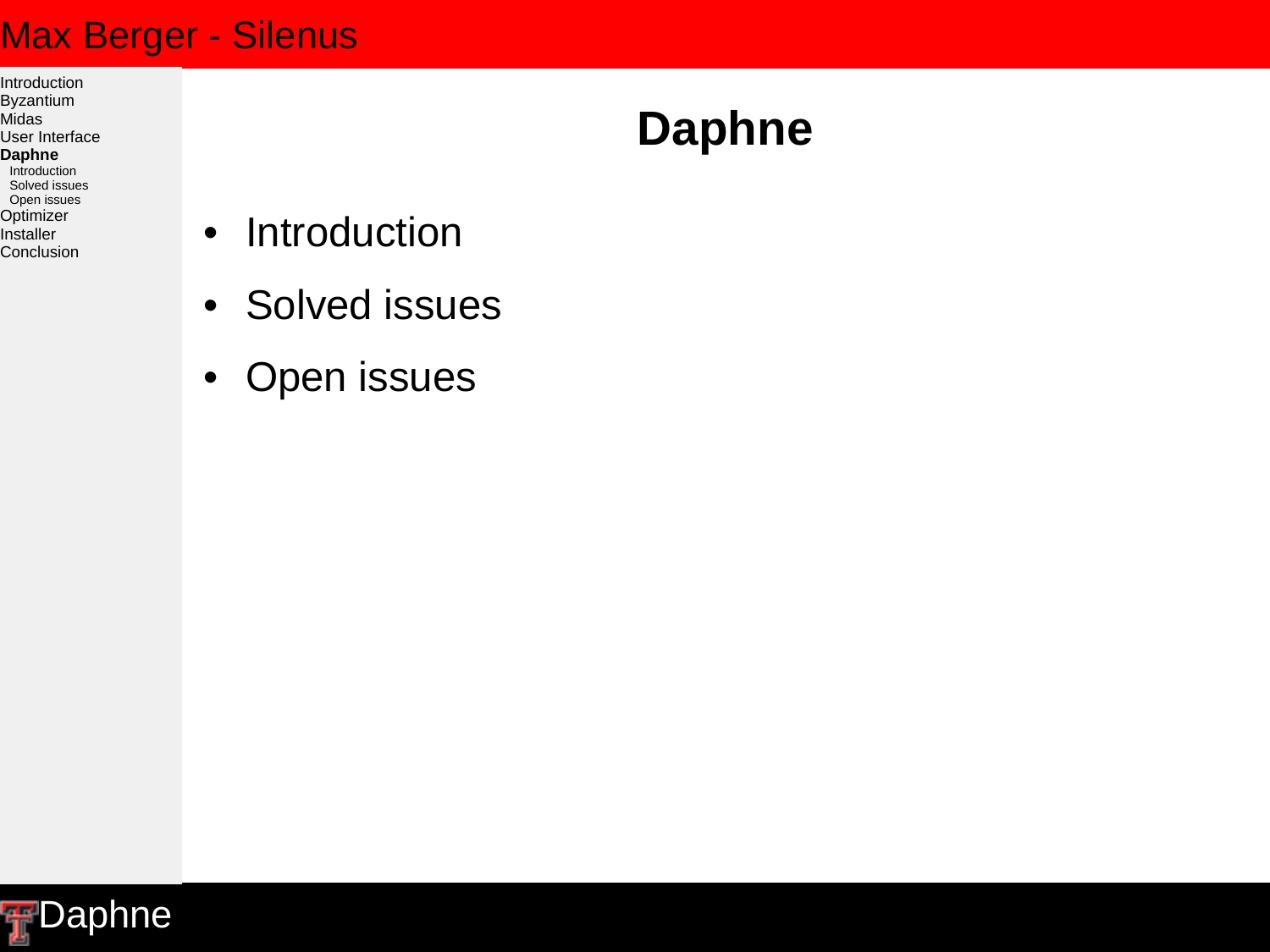Introduction Byzantium Midas User Interface **Daphne Introduction** Solved issues Open issues Optimizer Installer **Conclusion** 

## **Introduction**

• Daphne is the WebDAV Adapter for MetaStore and **ByteStore** 

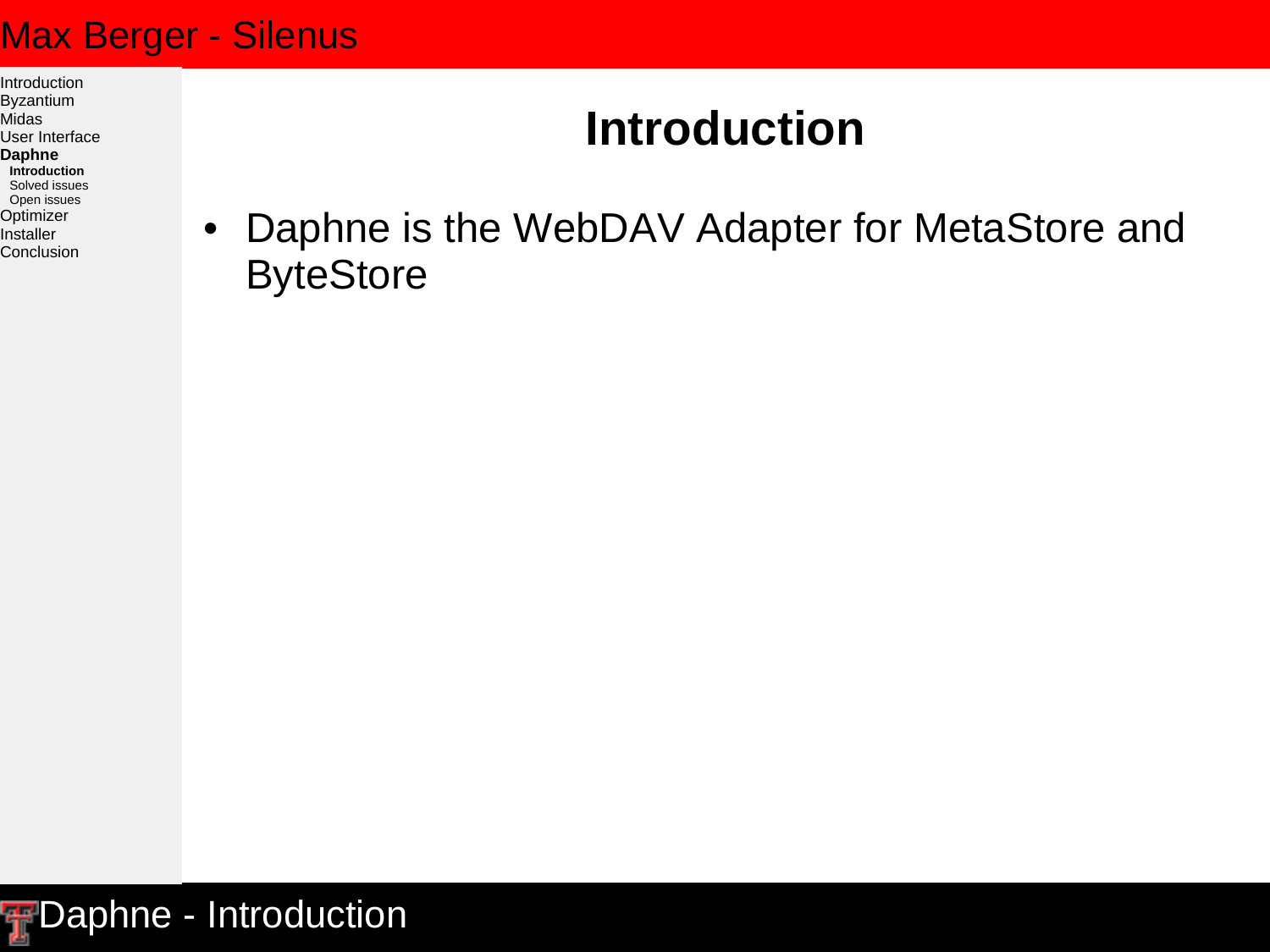Introduction Byzantium Midas User Interface **Daphne** Introduction **Solved issues** Open issues Optimizer Installer Conclusion

## **Solved issues**

• WebDAV is well documented and supported in Win32, Mac OS X, Linux

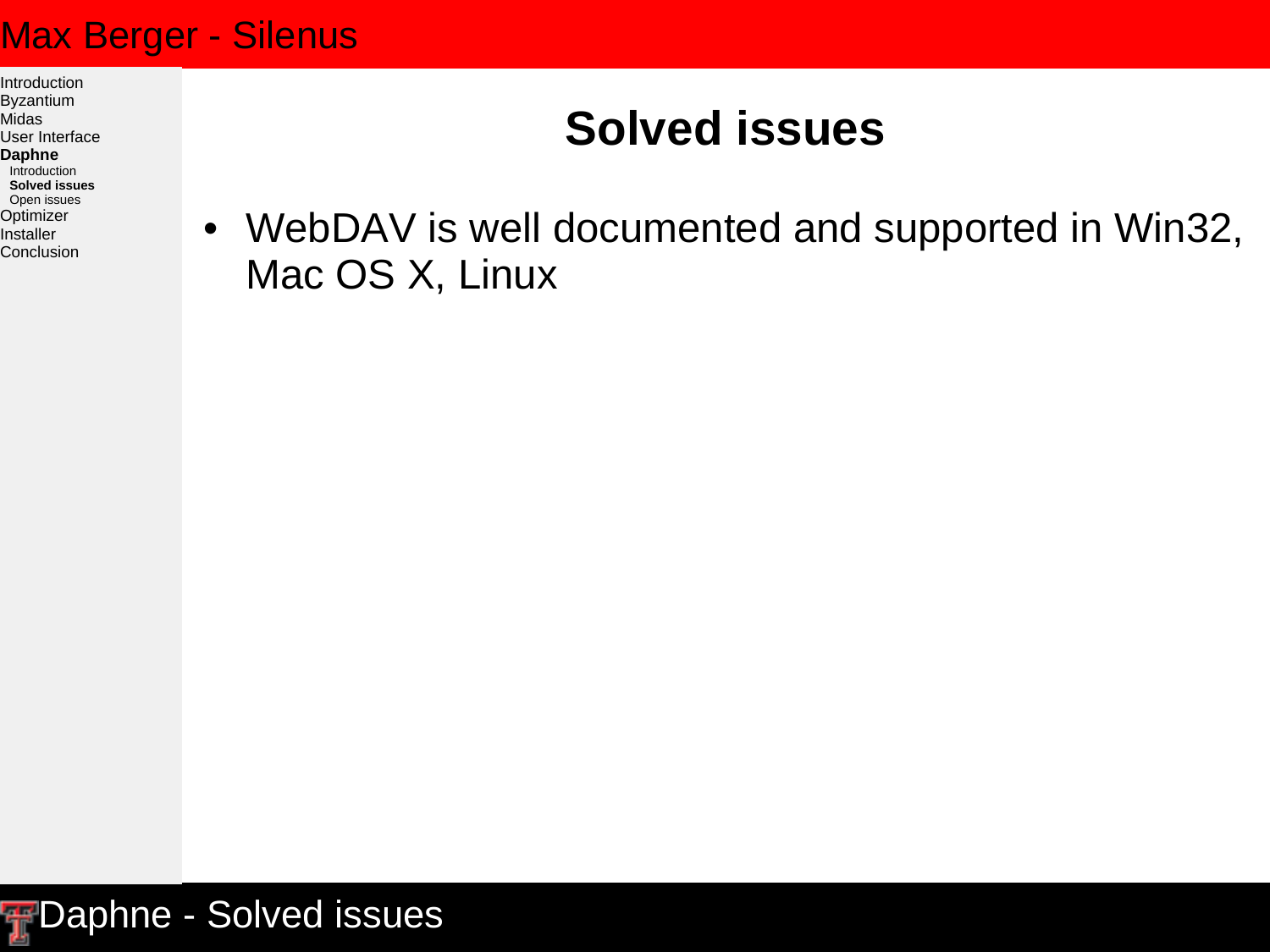Introduction Byzantium Midas User Interface **Daphne** Introduction Solved issues **Open issues Optimizer** Installer Conclusion

# **Open issues**

• Each OS has different quirks that need to be addressed

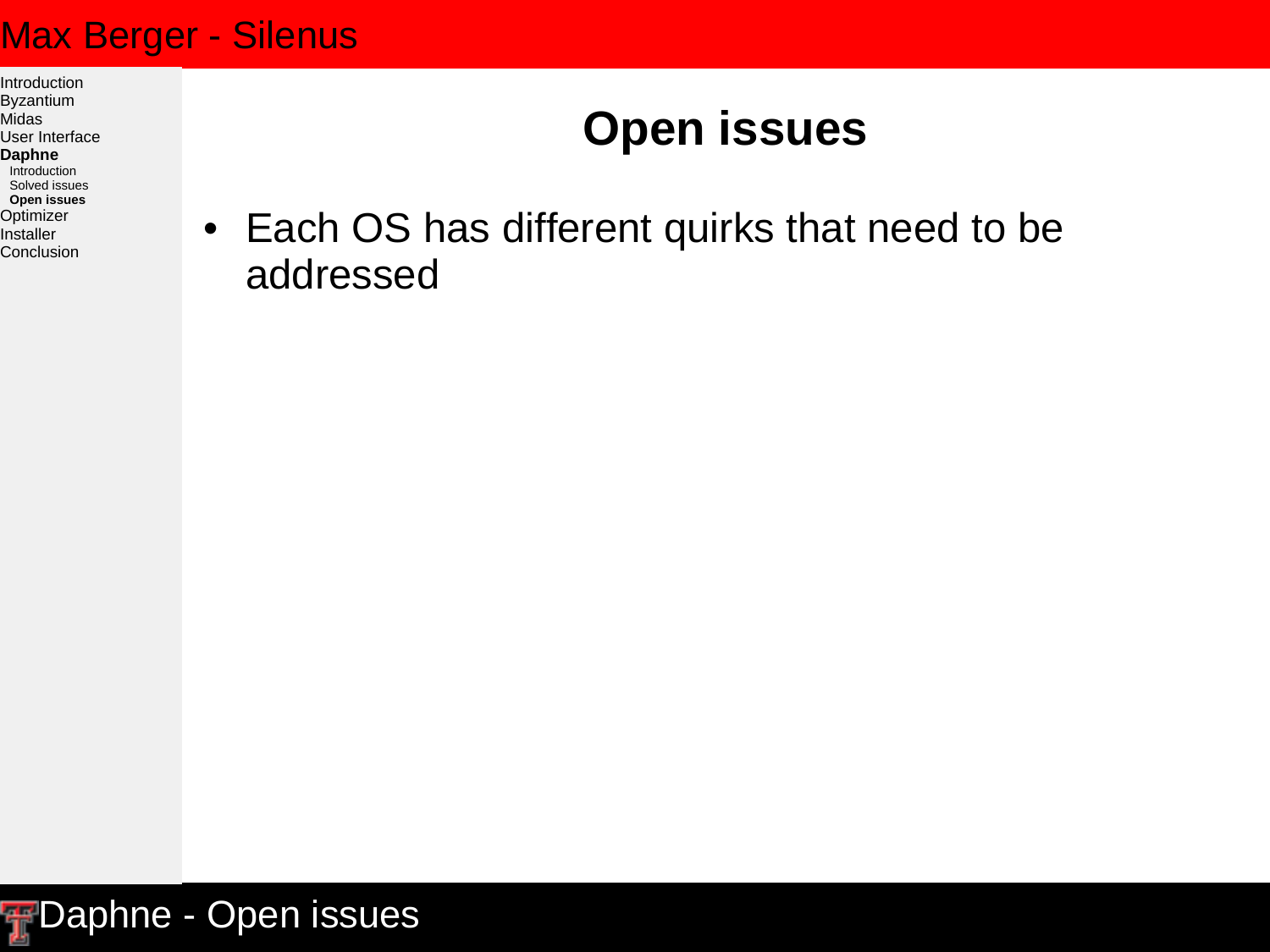Introduction Byzantium Midas User Interface Daphne **Optimizer** Introduction Solved issues Open issues Installer Conclusion

## **Optimizer**

- Introduction
- Solved issues
- Open issues

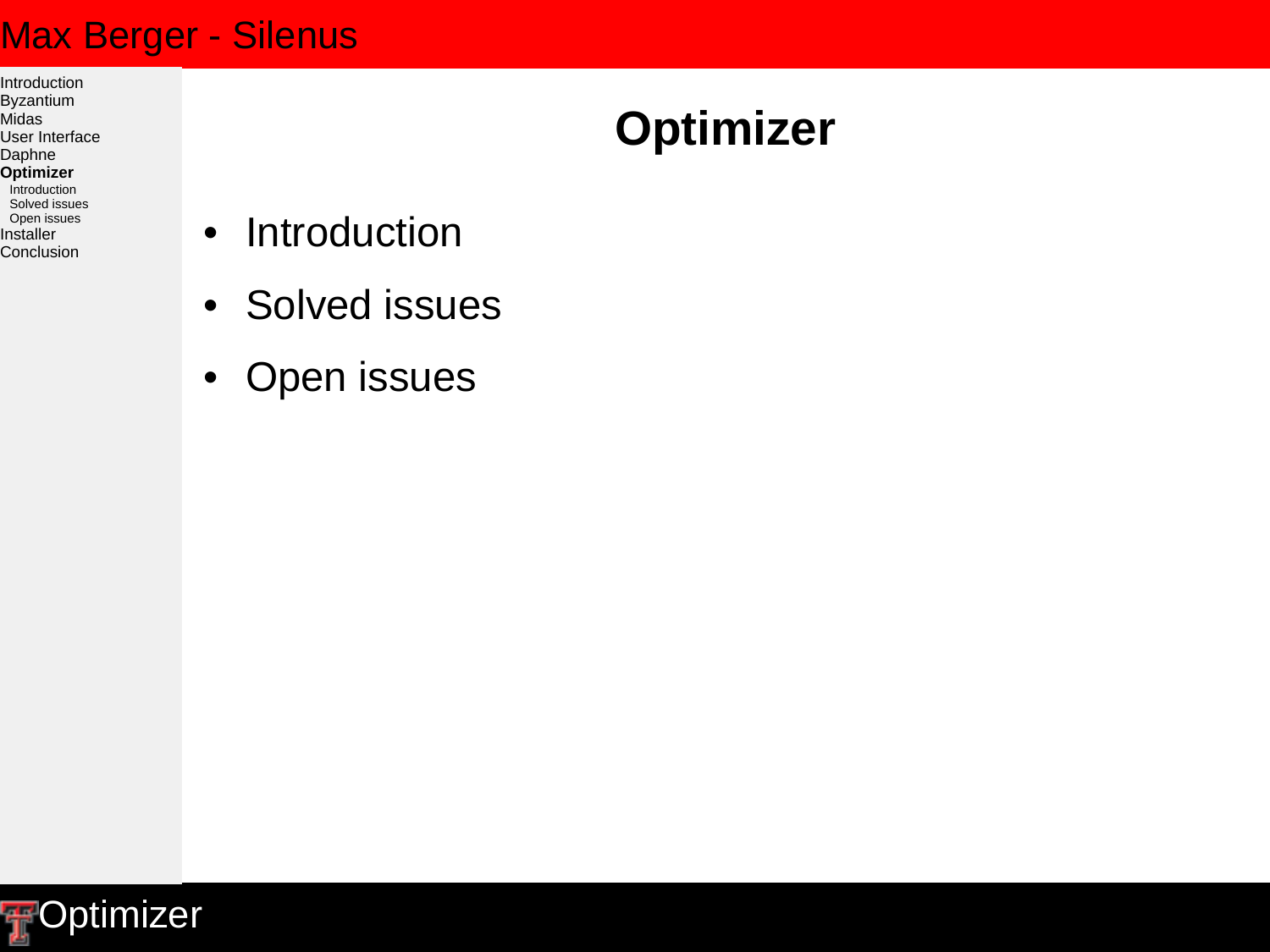Introduction Byzantium Midas User Interface Daphne **Optimizer Introduction** Solved issues Open issues Installer Conclusion

## **Introduction**

• The optimizer service will make this FileStore intelligent by doing automatic data movement, replication, indexing, ...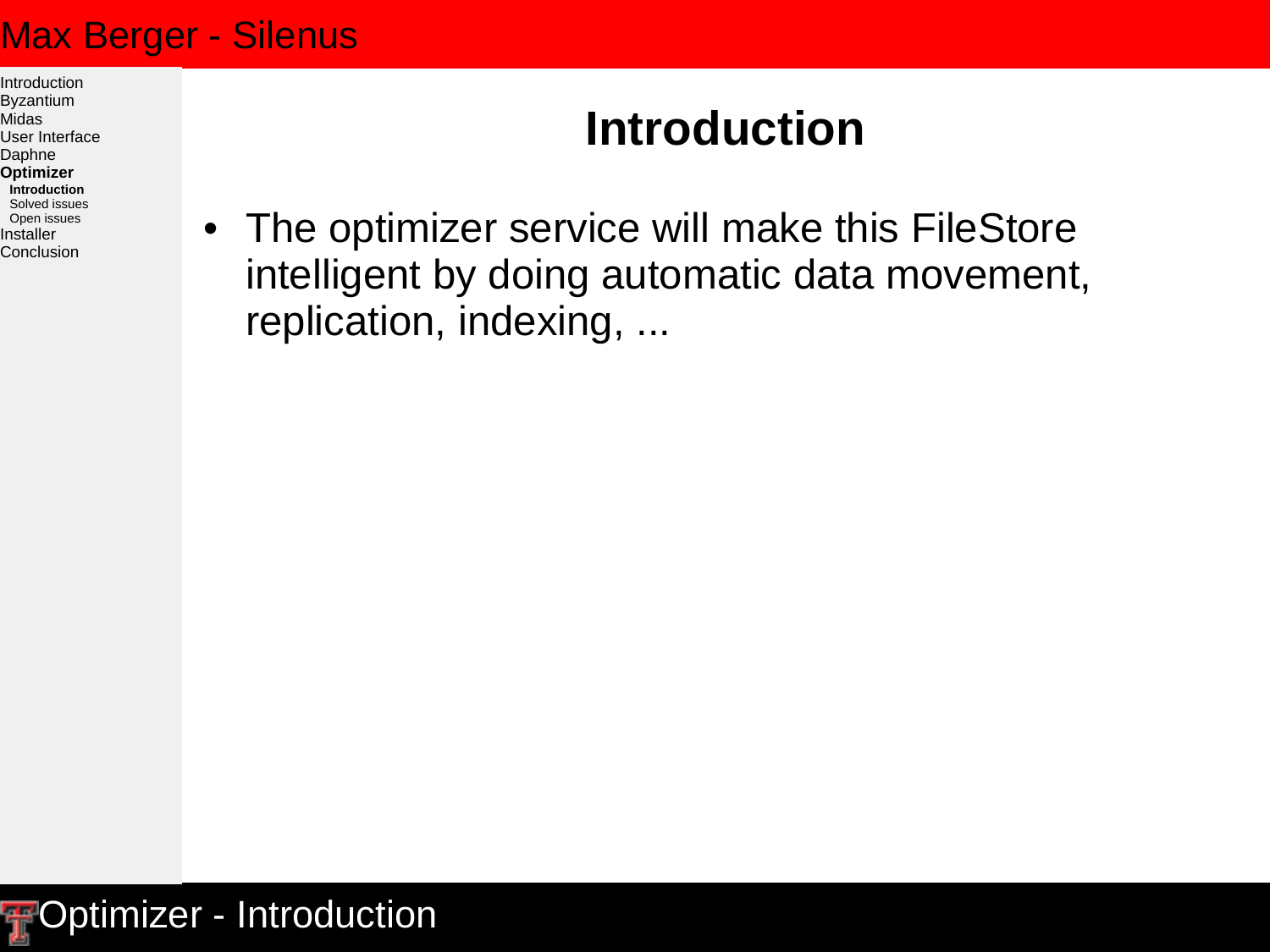#### Introduction Byzantium Midas User Interface Daphne **Optimizer** Introduction **Solved issues** Open issues Installer Conclusion

## **Solved issues**

Optimizer is not a single module, but again has multiple modules

- MetaInformationCompleter: Will read files and add missing meta information: Mime-Type, artist/title for mp3s, codec and play length for movies, ...
- Replicator: Reads the MetaInformation "Minimum copies" and ensures that there are that many copies in the network
- SpaceSaver: Saves space by reducing number of replicas in the network. Uses "Last Used" meta information.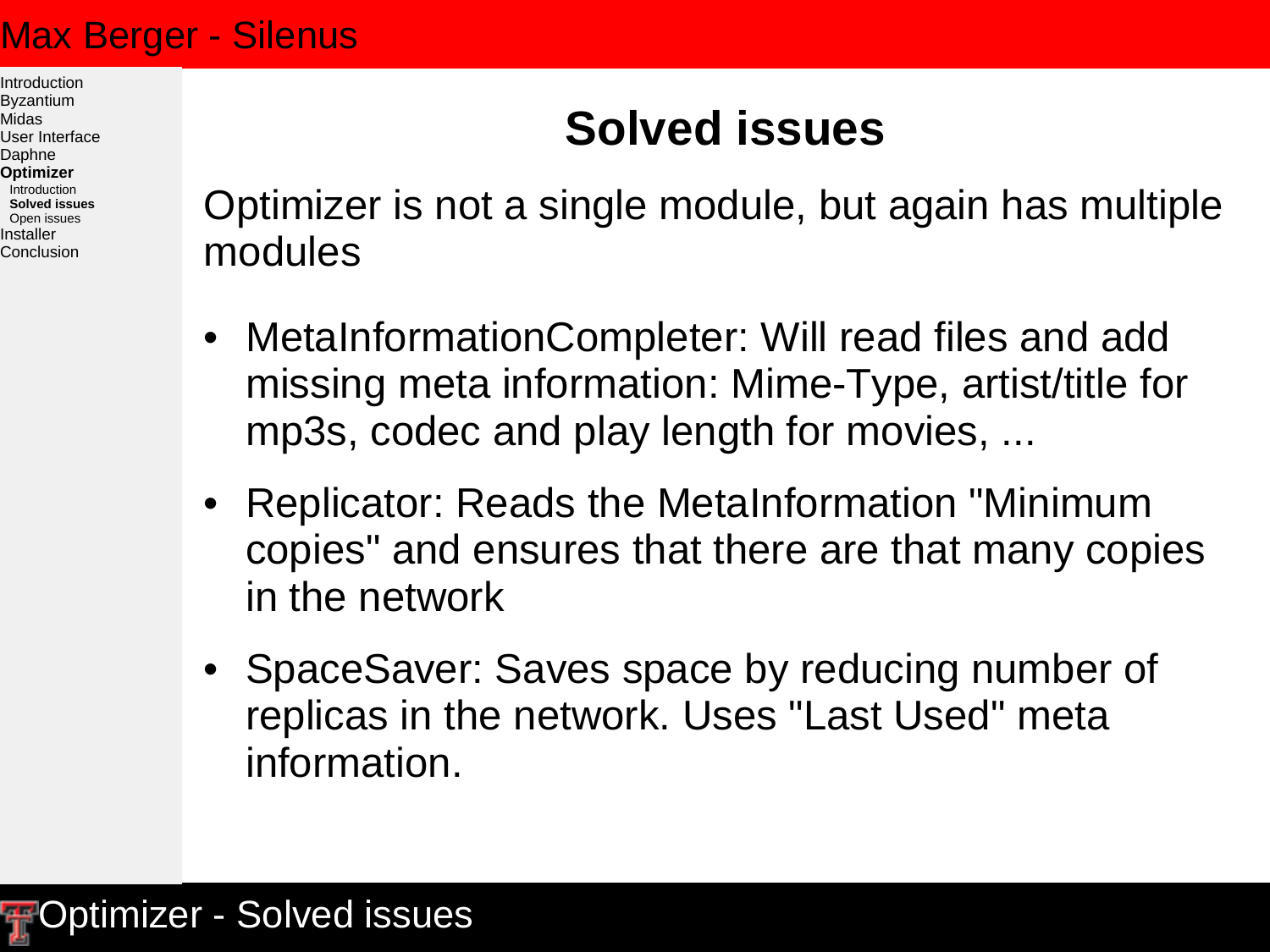Introduction Byzantium Midas User Interface Daphne **Optimizer introduction Solved issues** Open issues Installer **Conclusion** 

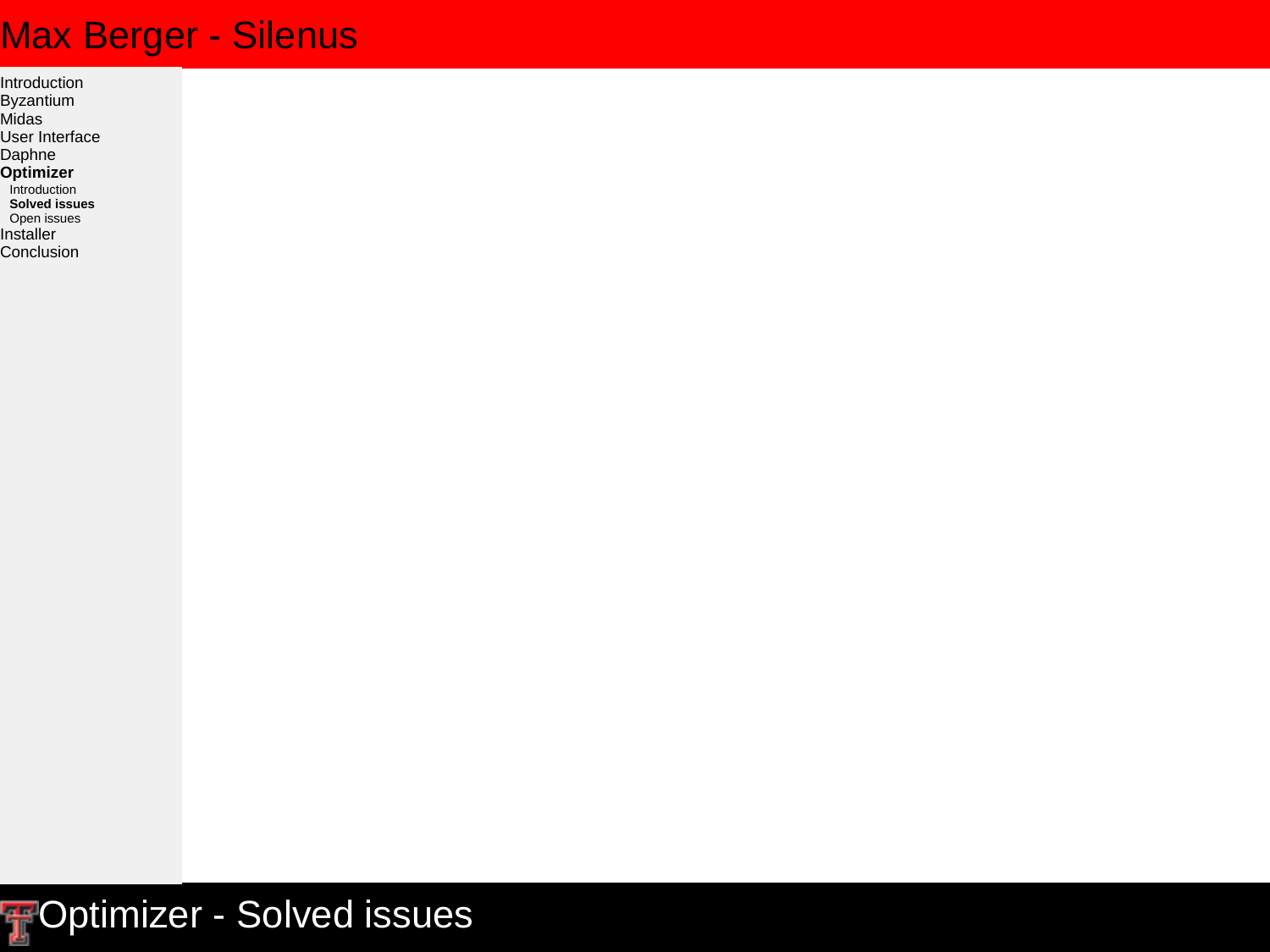Introduction Byzantium Midas User Interface Daphne **Optimizer** Introduction Solved issues **Open issues** Installer Conclusion

# **Open issues**

- No cool names yet
- Preventive Mover: Should detect that a certain file/directory is used from 9-5 at work and from 6-9 at home. Should then automagically move file from work to home between 5-6
- Other intelligence that I can't think of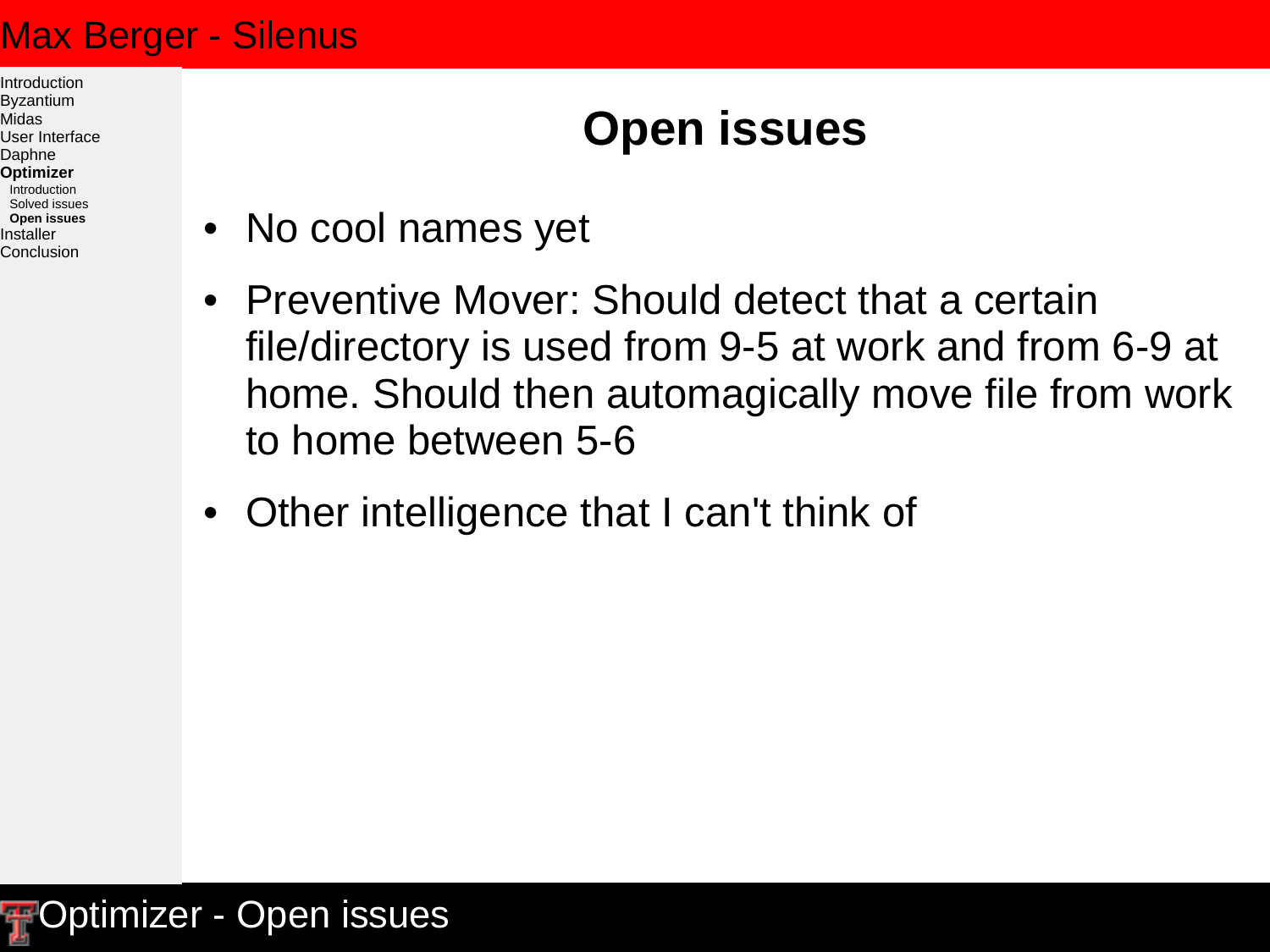Introduction Byzantium Midas User Interface Daphne **Optimizer Installer** Introduction Solved Issues Unresolved Issues Conclusion

## **Installer**

- Introduction
- Solved Issues
- Unresolved Issues

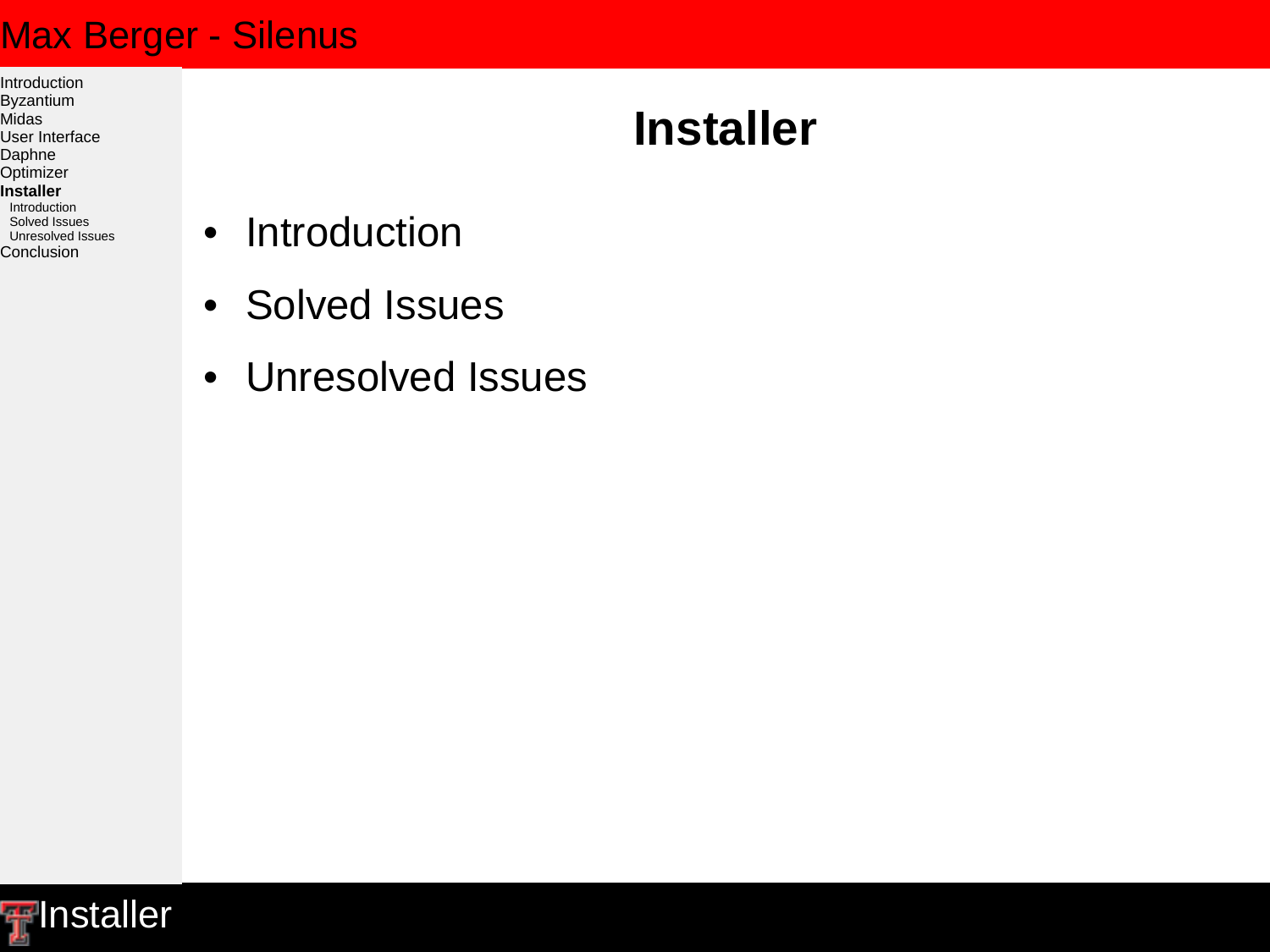Introduction Byzantium Midas User Interface Daphne Optimizer **Installer Introduction** Solved Issues Unresolved Issues Conclusion

## **Introduction**

Any person should be able to install the system without much knowledge about computers!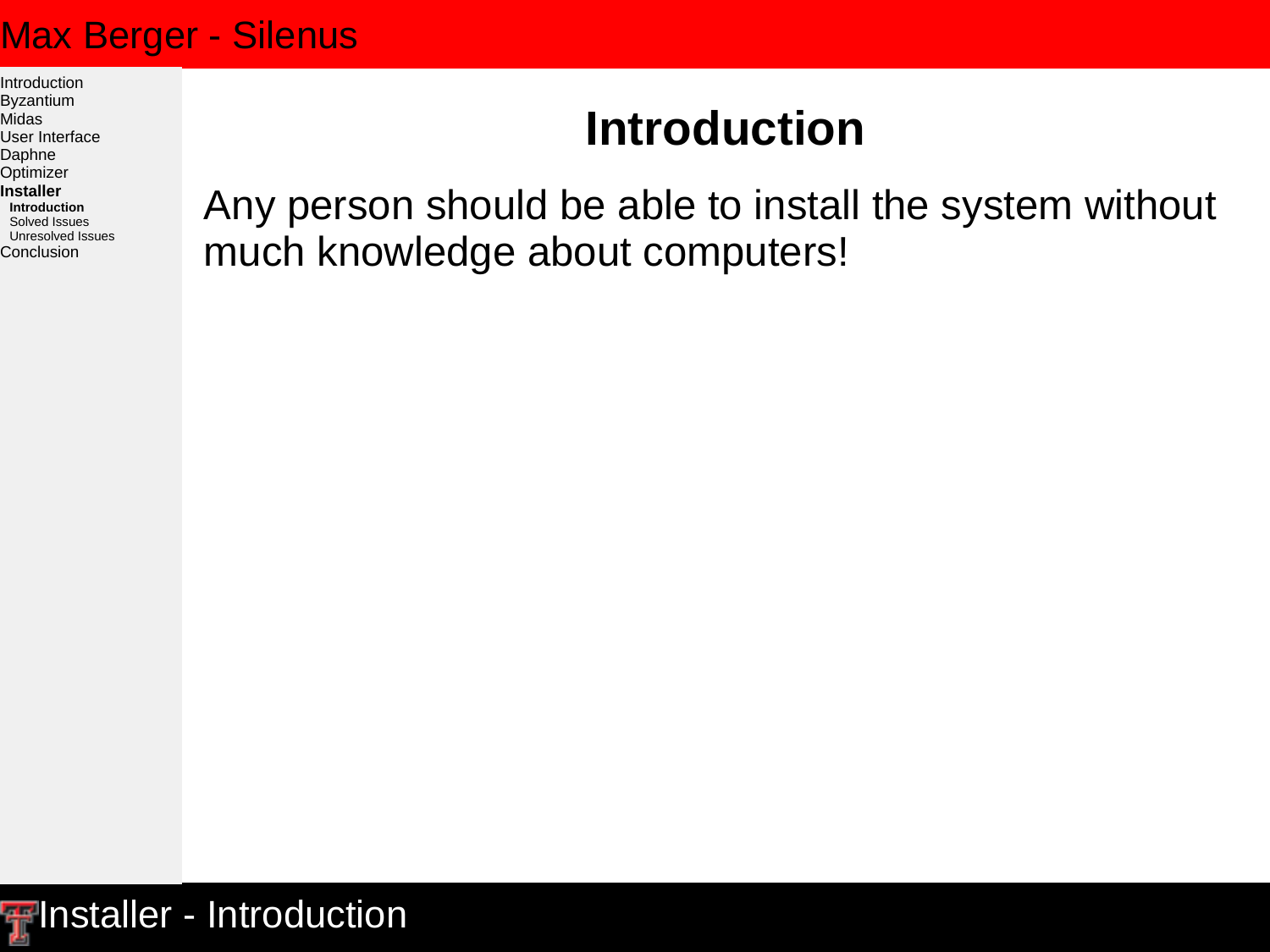Introduction Byzantium Midas User Interface Daphne Optimizer **Installer** Introduction **Solved Issues** Unresolved Issues Conclusion

## **Solved Issues**

- Should be installable with as few clicks and settings as possible
- Multiple Options: Beginner, Medium, Expert

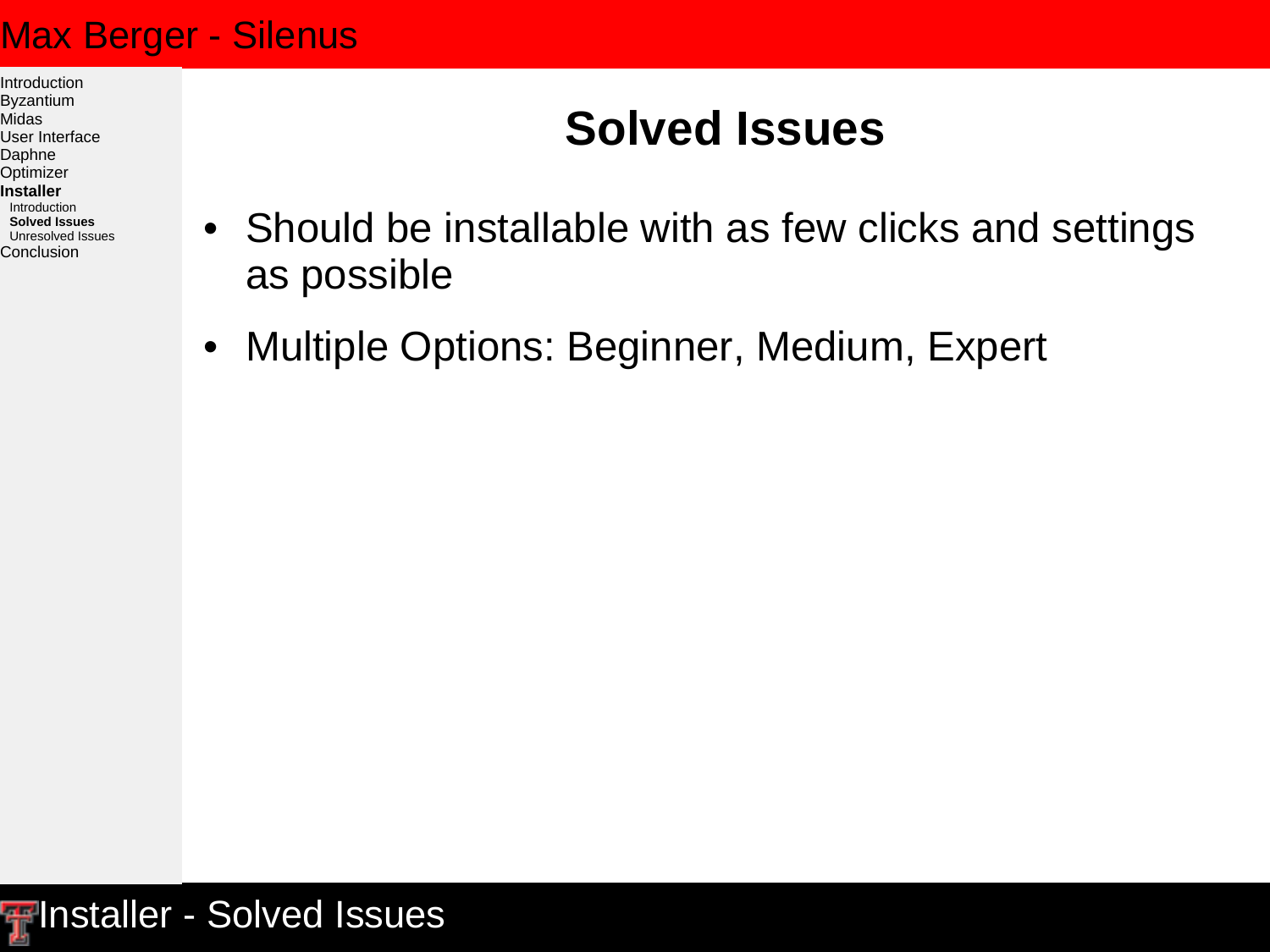Introduction Byzantium Midas User Interface Daphne Optimizer **Installer** Introduction Solved Issues **Unresolved Issues Conclusion** 

## **Unresolved Issues**

- Technologies: WebStart, InstallAnywhere, ...
- Must run as service in Win32, Unix, Linux
- Shoudl auto-connect to WebFolder on Win32
- Should auto-connect on OS X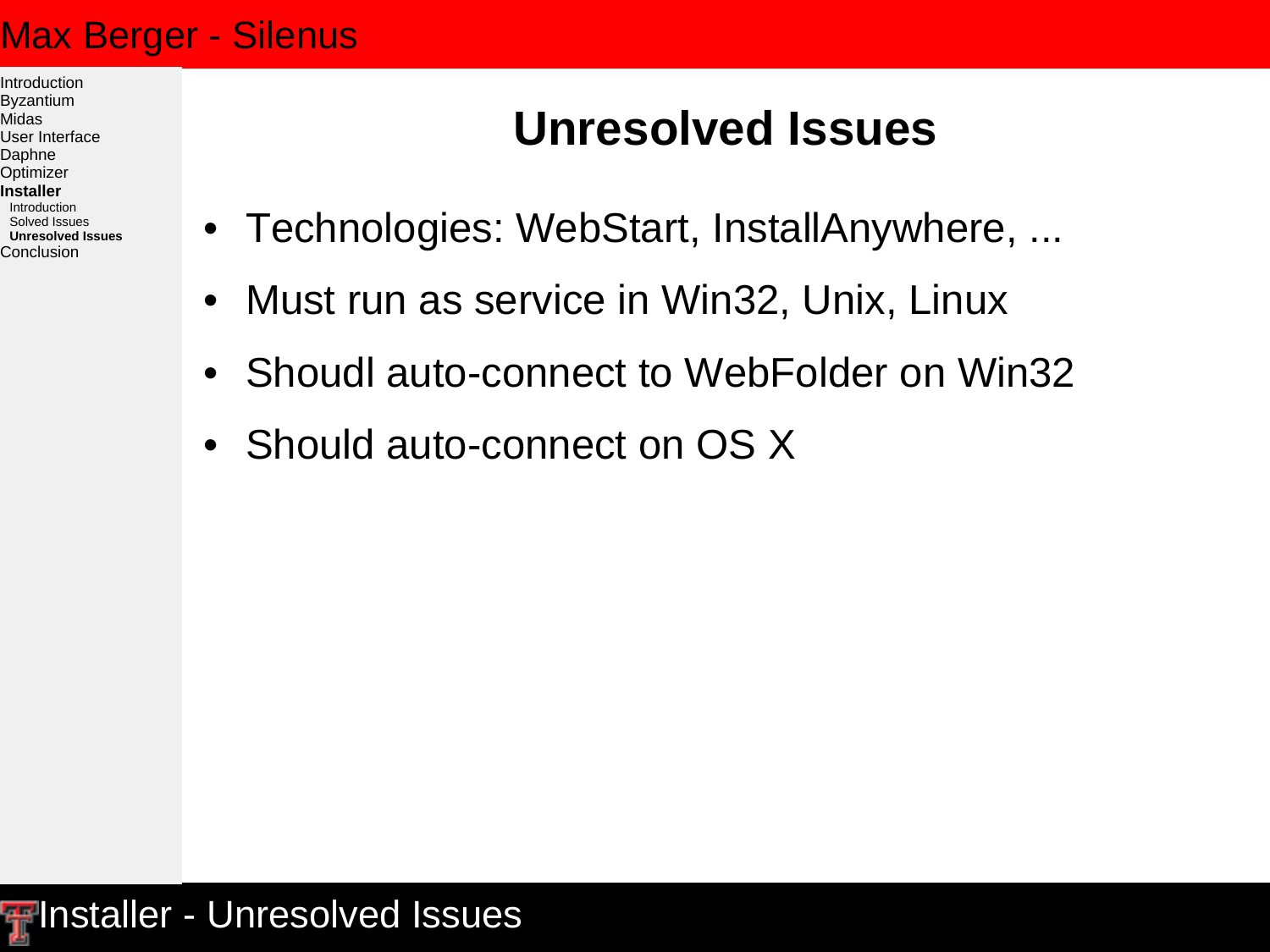Introduction Byzantium Midas User Interface Daphne **Optimizer** Installer **Conclusion Benefits Schedule** 

## **Conclusion**

- Benefits
- Schedule

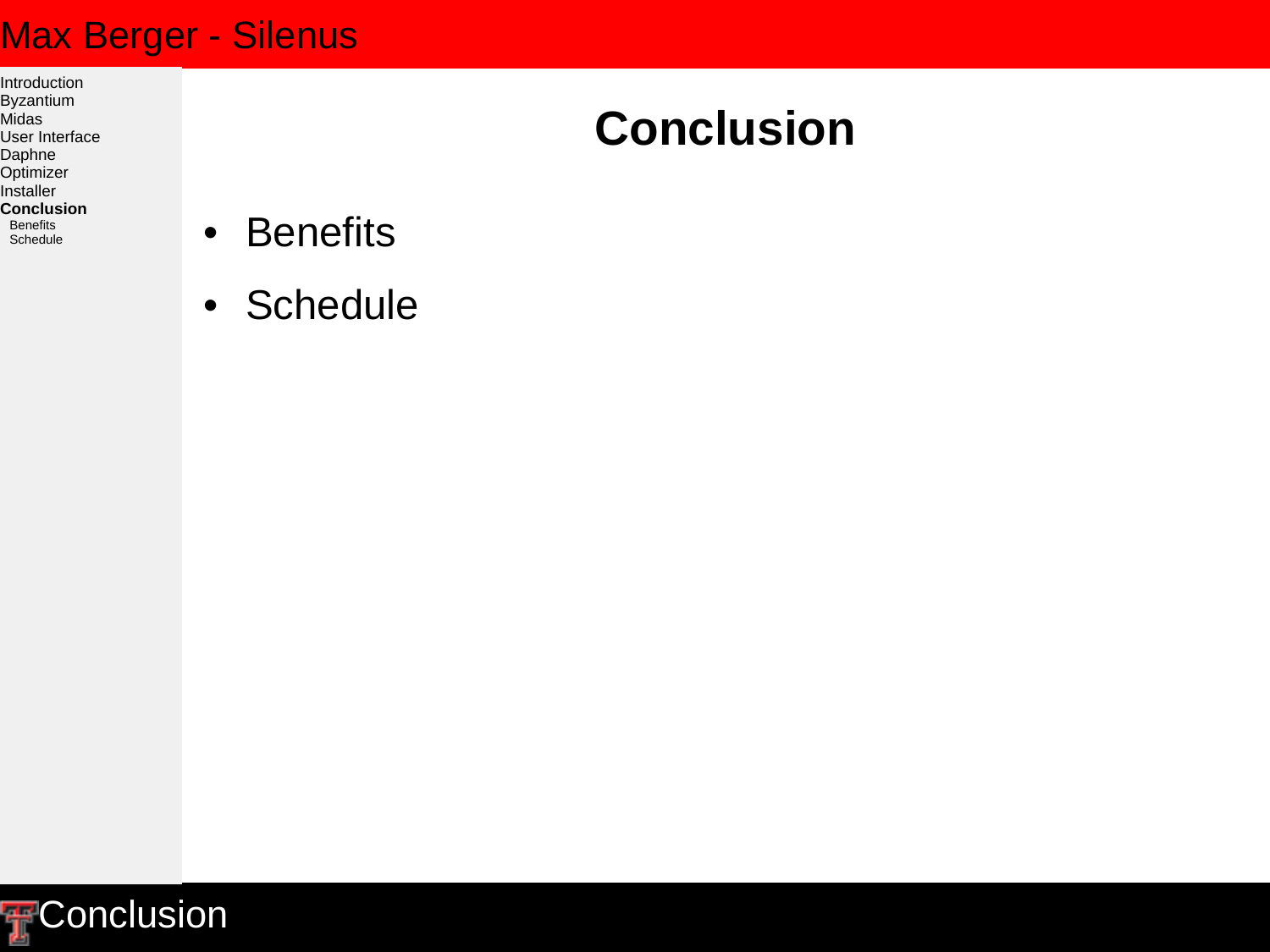Introduction Byzantium Midas User Interface Daphne Optimizer Installer **Conclusion Benefits Schedule** 

# **Benefits**

- compehensive security
- completely self-managed
- fully transparent for the user
- adding disk space is easy
- compatible with legacy applications via WebDAV interface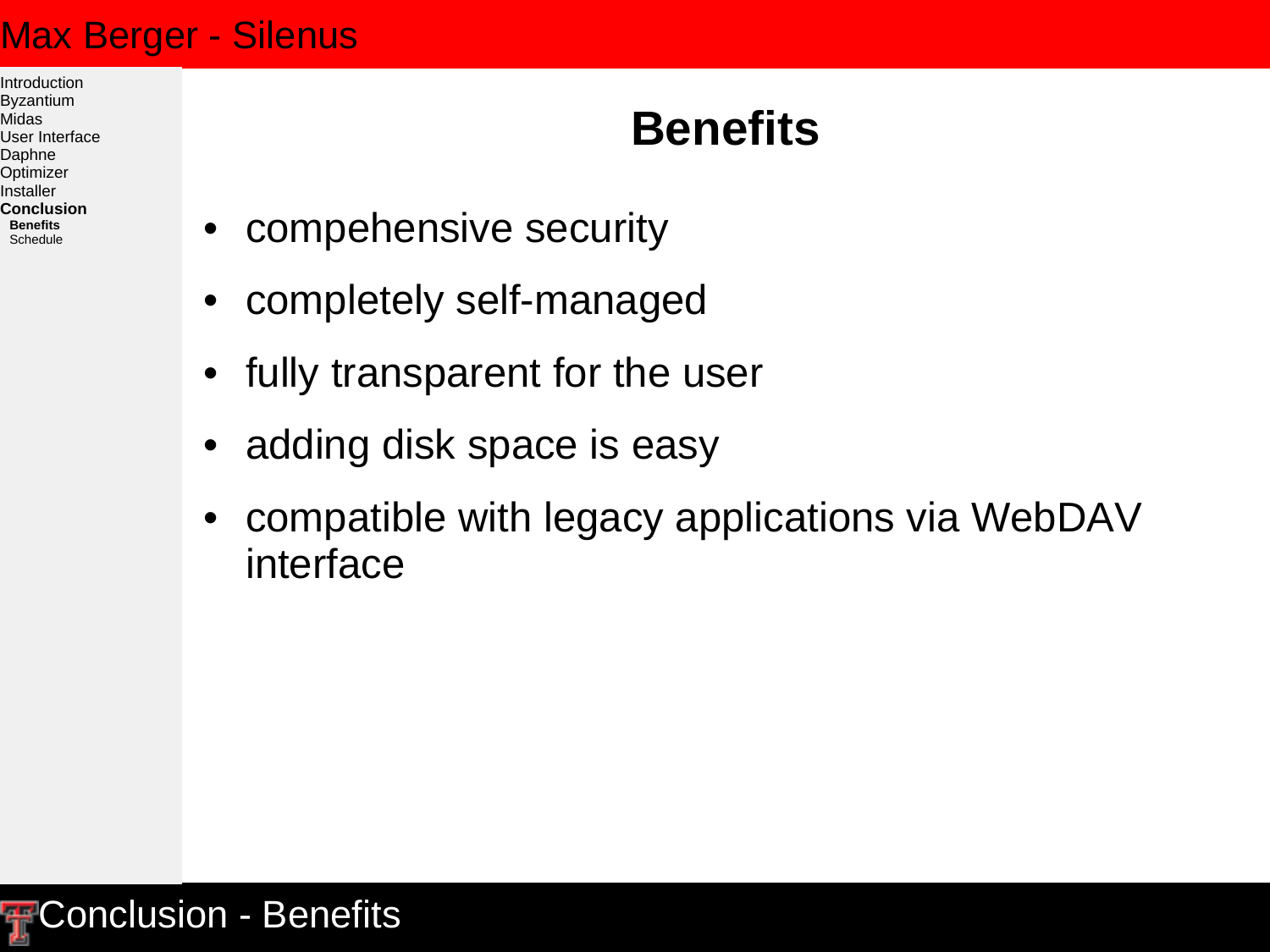Introduction Byzantium Midas User Interface Daphne Optimizer Installer **Conclusion Benefits Schedule**

# Background research 01/04 - 12/04 Initial proposal and 06/04 System design 06/04 - 12/04 Byzantium 10/04 - 02/04 Midas 01/05 - 06/05 User Interface 03/05 - 11/06 Daphne 07/05 - 12/05 Optimizer 01/06 - 11/06 Installer 01/06 - 11/06 Defense 11/06

**Schedule**